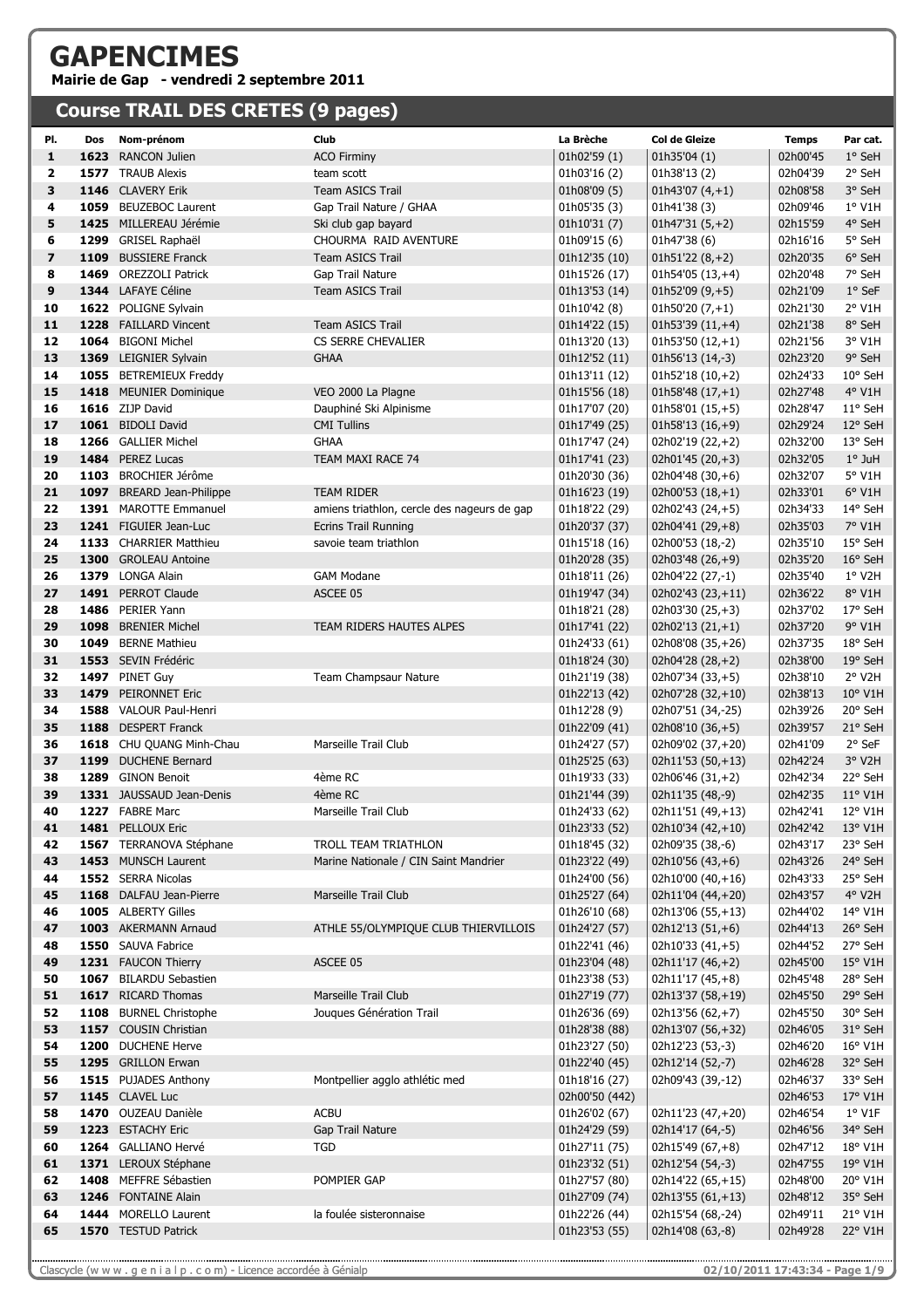| PI. | Dos | Nom-prénom                 | Club                                  | La Brèche      | Col de Gleize       | <b>Temps</b> | Par cat.         |
|-----|-----|----------------------------|---------------------------------------|----------------|---------------------|--------------|------------------|
| 66  |     | 1361 LEBLANC Frédéric      |                                       | 01h25'54 (66)  | 02h14'36 (66)       | 02h50'21     | 23° V1H          |
| 67  |     | 1411 MERARD Gerard         | <b>GAP</b>                            | 01h27'07 (73)  | 02h16'21 (69,+4)    | 02h50'40     | $1°$ V3H         |
| 68  |     | 1624 COLMARD Jean-Louis    | montagnes de I oisans                 | 01h28'31 (86)  | 02h17'39 (71,+15)   | 02h50'52     | 5° V2H           |
| 69  |     | 1243 FLECHE Manuel         |                                       | 01h28'24 (85)  | 02h17'39 (70,+15)   | 02h50'58     | 24° V1H          |
| 70  |     | 1420 MICHALKIEWICZ Jérémy  | Gap Trail Nature                      | 01h25'50 (65)  | 02h13'37 (58,+7)    | 02h51'15     | 36° SeH          |
| 71  |     | 1338 KIMMEL Christophe     |                                       | 01h32'31 (118) | 02h21'12 (87,+31)   | 02h51'17     | 25° V1H          |
| 72  |     | 1516 QUEYRAS Christian     |                                       | 01h23'48 (54)  | 02h13'19 (57,-3)    | 02h51'29     | 26° V1H          |
| 73  |     | 1330 JARNIAC Jérôme        | <b>TRIATHLON EMBRUN</b>               | 01h28'18 (82)  | 02h20'21 (83,-1)    | 02h52'08     | 37° SeH          |
| 74  |     | 1051 BERTOCCHIO Joel       |                                       | 01h30'06 (104) | 02h20'13 (81,+23)   | 02h52'11     | 27° V1H          |
| 75  |     | 1115 CARDIN Adrien         |                                       | 01h28'39 (89)  | 02h18'38 (72,+17)   | 02h52'25     | 38° SeH          |
| 76  |     | 1389 MARCHETTI Jérémy      | Trail club d'Ollioules                | 01h26'42 (70)  | 02h18'40 (73,-3)    | 02h53'28     | 39° SeH          |
| 77  |     | 1068 BISOGNO JEAN François | <b>Vitrolles Triathlon</b>            | 01h27'22 (78)  | 02h19'08 (75,+3)    | 02h53'37     | 28° V1H          |
| 78  |     | 1456 NENZI Jacques         | VTT DU GARLABAN                       | 01h26'46 (71)  | 02h21'20 (88,-17)   | 02h54'01     | 29° V1H          |
| 79  |     | 1229 FALGAYRAC Lilian      |                                       | 01h29'46 (99)  | 02h19'13 (77,+22)   | 02h54'15     | 30° V1H          |
| 80  |     | 1301 GROSSJEAN Christine   |                                       | 01h32'15 (115) | 02h19'43 (80,+35)   | 02h54'25     | 2° V1F           |
| 81  |     | 1350 LAMBERT JEAN Michel   |                                       | 01h30'05 (103) | 02h22'15 (93,+10)   | 02h55'08     | 6° V2H           |
| 82  |     | 1239 FERRIER Serge         | <b>GHAA</b>                           | 01h29'48 (100) | 02h20'22 (84,+16)   | 02h55'23     | 7° V2H           |
| 83  |     | 1603 VIOLLET Sébastien     |                                       | 01h31'28 (114) | 02h19'41 (79,+35)   | 02h55'31     | 40° SeH          |
| 84  |     | 1437 MONLEZUN Hervé        | <b>CSLG GAP</b>                       | 01h22'55 (47)  | 02h13'48 (60,-13)   | 02h55'42     | 41° SeH          |
| 85  |     | 1254 FRANCO Vincent        | Team Savoie Endurance                 | 01h28'22 (84)  | 02h21'41 (89,-5)    | 02h55'59     | 42° SeH          |
| 86  |     | 1124 CATALDO Christophe    |                                       | 01h28'19 (83)  | 02h20'19 (82,+1)    | 02h56'02     | 31° V1H          |
| 87  |     | 1340 LABORDE Daniel        | ASCEE 05                              | 01h30'31 (108) | 02h22'12 (92,+16)   | 02h56'16     | 8° V2H           |
| 88  |     | 1087 BOREL Veronique       | Gap Trail Nature                      | 01h31'25 (112) | 02h20'49 (85,+27)   | 02h56'32     | 3° V1F           |
| 89  |     | 1619 HUBERT Christophe     |                                       | 01h31'11 (111) | 02h22'08 (91,+20)   | 02h56'40     | 43° SeH          |
| 90  |     | 1364 LECORVAISIER Thomas   |                                       | 01h27'39 (79)  | 02h18'54 (74,+5)    | 02h56'43     | 32° V1H          |
| 91  |     | 1138 CHENAL Claude         | VEO 2000 La Plagne                    | 01h33'34 (132) | 02h24'12 (99,+33)   | 02h57'14     | 4° V1F           |
| 92  |     | 1589 VAN WYMEERSCH David   | <b>EMBRUN TRIATHLON CLUB</b>          | 01h28'59 (92)  | 02h24'40 (103,-11)  | 02h57'29     | 44° SeH          |
| 93  |     | 1572 THOMAS Clement        | <b>EMBRUN TRIATHLON CLUB</b>          | 01h28'58 (91)  | 02h24'40 (104,-13)  | 02h57'29     | 45° SeH          |
| 94  |     | 1318 HOUETTE Florence      |                                       | 01h34'20 (137) | 02h23'18 (97,+40)   | 02h57'34     | 3° SeF           |
| 95  |     | 1376 LIEUTAUD Philippe     |                                       | 01h24'32 (60)  | 02h19'21 (78,-18)   | 02h58'07     | 33° V1H          |
| 96  |     | 1125 CAUSSE Guillaume      |                                       | 01h34'23 (138) | 02h22'55 (95,+43)   | 02h58'10     | 46° SeH          |
| 97  |     | 1100 BRETON François       |                                       | 01h29'45 (98)  | 02h22'25 (94,+4)    | 02h58'34     | 34° V1H          |
| 98  |     | 1377 LLORCA Eric           |                                       | 01h29'37 (97)  | 02h27'04 (114,-17)  | 02h58'48     | 35° V1H          |
| 99  |     | 1398 MARTINEZ Eric         |                                       | 01h28'36 (87)  | 02h20'55 $(86, +1)$ | 02h59'05     | 36° V1H          |
| 100 |     | 1280 GAUTIN Ludovic        |                                       | 01h29'09 (95)  | 02h21'50 (90,+5)    | 02h59'11     | 47° SeH          |
| 101 |     | 1182 DELMUR Julien         | VEO 2000 La Plagne                    | 01h37'38 (163) | 02h26'23 (112,+51)  | 02h59'20     | 48° SeH          |
| 102 |     | 1354 LAUGIER Sébastien     | <b>GEMENOS AVENTURES</b>              | 01h32'39 (122) | 02h24'19 (100,+22)  | 02h59'22     | 37° V1H          |
| 103 |     | 1232 FAURE Sandrine        |                                       | 01h38'02 (170) | 02h26'32 (113,+57)  | 02h59'40     | 5° V1F           |
| 104 |     | 1471 PAGET Nicolas         |                                       | 01h31'27 (113) | 02h25'38 (109,+4)   | 03h00'08     | 49° SeH          |
| 105 |     | 1598 VILLLARD Thierry      |                                       | 01h30'06 (105) | 02h24'20 $(101,+4)$ | 03h01'25     | 38° V1H          |
| 106 |     | 1276 GATSCHINE Pierre      |                                       | 01h29'05 (93)  | 02h23'41 (98,-5)    | 03h02'00     | 50° SeH          |
| 107 |     | 1129 CHAMERLAT Patrick     |                                       | 01h34'15 (136) | 02h28'00 (119,+17)  | 03h02'05     | 39° V1H          |
| 108 |     | 1206 DUMONT Mathieu        | courir à Fuveau                       | 01h32'22 (117) | 02h28'05 (120,-3)   | 03h02'08     | 51° SeH          |
| 109 |     | 1505 POLLI Philippe        |                                       | 01h33'25 (131) | 02h24'37 (102,+29)  | 03h02'52     | 40° V1H          |
| 110 |     | 1101 BREYSSE Christian     | SPEEDY CLUB                           | 01h32'42 (123) | 02h26'10 (111,+12)  | 03h02'57     | 9° V2H           |
| 111 |     | 1305 GUEZOU Yves           | ASCEE 05                              | 01h30'00 (102) | 02h24'53 (105,-3)   | 03h03'25     | 41° V1H          |
| 112 |     | 1501 PLANTIER Gérald       | al pizancon                           | 01h37'26 (161) | 02h30'37 (129,+32)  | 03h03'34     | 42° V1H          |
| 113 |     | 1555 SIMONNE Sylvain       | Gap Trail Nature                      | 01h32'33 (120) | 02h29'41 (126,-6)   | 03h03'48     | 43° V1H          |
| 114 |     | 1502 PLAZY Patricia        | <b>GHAA Gap Trail Nature</b>          | 01h34'04 (133) | 02h28'15 (121,+12)  | 03h03'48     | 4° SeF           |
| 115 |     | 1192 DILLIES David         | Marseille Trail Club                  | 01h28'01 (81)  | 02h19'11 (76,+5)    | 03h04'16     | 44° V1H          |
| 116 |     | 1262 GALLET Bertrand       | 4ème RC                               | 01h33'13 (129) | 02h27'29 (116,+13)  | 03h04'35     | 52° SeH          |
| 117 |     | 1367 LEFALHER Hugues       | Marseille Trail Club                  | 01h30'35 (109) | 02h25'51 (110,-1)   | 03h05'04     | 45° V1H          |
| 118 |     | 1114 CANTIERI Didier       | ASCEE 05                              | 01h30'37 (110) | 02h25'29 (108,+2)   | 03h05'09     | $10^{\circ}$ V2H |
| 119 |     | 1161 CRONIER Fabien        |                                       | 01h34'14 (135) | 02h30'24 (127,+8)   | 03h05'14     | 53° SeH          |
| 120 |     | 1483 PERETTI Mathieu       | ASCEE 05                              | 01h30'28 (107) | 02h25'27 (107)      | 03h05'23     | 54° SeH          |
| 121 |     | 1477 PAUL Francis          |                                       | 01h34'26 (139) | 02h28'19 (122,+17)  | 03h05'39     | 46° V1H          |
| 122 |     | 1077 BOINET Guillaume      |                                       | 01h32'57 (125) | 02h27'52 (118,+7)   | 03h05'52     | 55° SeH          |
| 123 |     | 1489 PERRONE Daniel        |                                       | 01h32'31 (119) | 02h25'25 (106,+13)  | 03h06'09     | 47° V1H          |
| 124 |     | 1155 COUDIE Jean-Louis     | ASS. Endurance Grignon                | 01h34'32 (140) | 02h28'43 (125,+15)  | 03h06'26     | 11° V2H          |
| 125 |     | 1359 LE HAZIF Roger        | ASCEE 05                              | 01h35'03 (143) | 02h27'45 (117,+26)  | 03h06'46     | $12^{\circ}$ V2H |
| 126 |     | 1132 CHARLIER Stéphane     | Marine Nationale / CIN Saint Mandrier | 01h29'21 (96)  | 02h27'27 (115,-19)  | 03h07'23     | 56° SeH          |
| 127 |     | 1144 CLARK Donald          | team mermillod                        | 01h34'35 (141) | 02h28'34 (124,+17)  | 03h07'26     | 13° V2H          |
| 128 |     | 1387 MANIERE Christophe    |                                       | 01h38'19 (175) | 02h31'36 (133,+42)  | 03h07'28     | 48° V1H          |
| 129 |     | 1173 DAVID Sonia           | VEO 2000 La Plagne                    | 01h39'09 (188) | 02h31'28 (132,+56)  | 03h07'49     | 5° SeF           |
| 130 |     | 1485 PERIER Michel         | SPEEDY CLUB                           | 01h39'02 (187) | 02h33'04 (140,+47)  | 03h07'50     | 2° V3H           |
| 131 |     | 1352 LAPIERRE Nathalie     | Dijon Triathlon                       | 01h41'00 (208) | 02h34'09 (147,+61)  | 03h08'02     | 6° SeF           |
| 132 |     | 1056 BETREMIEUX Jacky      |                                       | 01h35'28 (144) | 02h30'32 (128,+16)  | 03h08'30     | 14° V2H          |
| 133 |     | 1554 SIMON Bruno           | athletic brunoy club                  | 01h43'09 (239) | 02h35'55 (163,+76)  | 03h08'59     | 49° V1H          |
| 134 |     | 1512 PROST Frédéric        | AS Groupe SFR                         | 01h33'17 (130) | 02h31'52 (136,-6)   | 03h09'20     | 50° V1H          |
| 135 |     | 1421 MICHEL Denis          | PASS RUNNING                          | 01h37'19 (159) | 02h32'48 (139,+20)  | 03h09'34     | $15^{\circ}$ V2H |
| 136 |     | 1281 GEISSEL Laurent       |                                       | 01h33'02 (127) | 02h31'14 (131,-4)   | 03h10'01     | 57° SeH          |
|     |     |                            |                                       |                |                     |              |                  |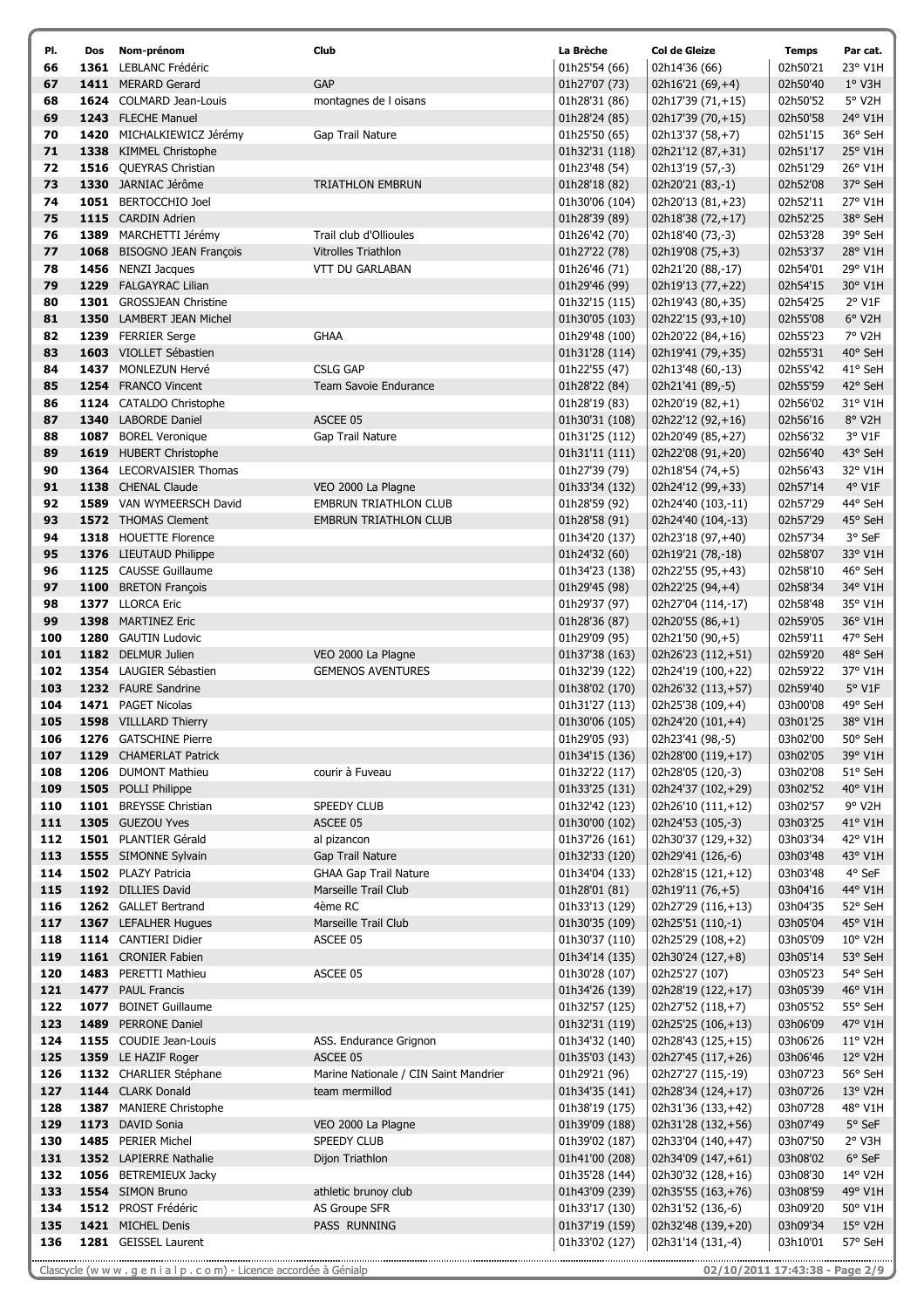| PI. | Dos  | Nom-prénom                   | Club                         | La Brèche      | Col de Gleize       | <b>Temps</b> | Par cat.              |
|-----|------|------------------------------|------------------------------|----------------|---------------------|--------------|-----------------------|
| 137 |      | 1062 BIEGLE Cedric           |                              | 01h35'01 (142) | 02h32'06 (137,+5)   | 03h10'10     | 58° SeH               |
| 138 |      | 1282 GERMAIN Christophe      |                              | 01h37'34 (162) | 02h34'27 (150,+12)  | 03h10'24     | 59° SeH               |
| 139 |      | 1564 SZALAI Charles          |                              | 01h37'47 (167) | 02h31'38 (134,+33)  | 03h10'26     | 60° SeH               |
| 140 |      | 1105 BRUNEL Thomas           |                              | 01h29'58 (101) | 02h28'28 (123,-22)  | 03h10'42     | 61° SeH               |
| 141 |      | 1174 DE LA HOUGUE Héloïse    |                              | 01h38'53 (185) | 02h33'17 (142,+43)  | 03h11'27     | 7° SeF                |
| 142 |      | 1601 VINCENT Grégoire        |                              | 01h39'16 (191) | 02h33'28 (143,+48)  | 03h11'28     | 62° SeH               |
| 143 |      | 1604 VIORT Marjorie          |                              | 01h39'25 (194) | 02h34'44 (153,+41)  | 03h11'32     | 8° SeF                |
| 144 |      | 1535 RODRIGUEZ Regis         |                              | 01h35'53 (146) | 02h31'46 (135,+11)  | 03h11'35     | 63° SeH               |
| 145 |      | 1265 GALLIER Bruno           |                              | 01h29'06 (94)  | 02h23'16 (96,-2)    | 03h11'49     | 64° SeH               |
| 146 |      | 1193 DITTO JEAN Francois     |                              | 01h37'47 (166) | $02h34'53(158,+8)$  | 03h11'56     | 51° V1H               |
| 147 |      | 1120 CARREL Yann             | <b>SNGRO</b>                 | 01h38'21 (177) | 02h34'51 (156,+21)  | 03h12'02     | 65° SeH               |
| 148 |      | 1039 BARTHELEMY Stephane     |                              | 01h43'03 (234) | 02h38'03 (176,+58)  | 03h12'03     | 66° SeH               |
| 149 |      | 1504 POINSOT Marc            |                              | 01h38'21 (178) | 02h34'52 (157,+21)  | 03h12'03     | 52° V1H               |
| 150 |      | 1531 ROBIN Mireille          |                              | 01h32'52 (124) | 02h31'07 (130,-6)   | 03h12'07     | 9° SeF                |
| 151 |      | 1074 BLONDELOT Tjierry       |                              | 01h38'47 (183) | 02h34'35 (151,+32)  | 03h12'27     | 67° SeH               |
| 152 | 1048 | BÉRINGUER Aurélien           | Fit Team center              | 01h42'49 (229) | 02h37'08 (172,+57)  | 03h12'38     | 68° SeH               |
| 153 |      | 1459 NISOTA Julien           | 4ème RC                      | 01h36'43 (152) | 02h35'35 (162,-10)  | 03h12'39     | 69° SeH               |
| 154 |      | 1620 ROUSSET Julia           | Okidosport                   | 01h34'12 (134) | 02h32'44 (138,-4)   | 03h12'52     | 10° SeF               |
| 155 |      | 1526 REYNIER Laurent         | Ozoir la Ferrière            | 01h36'22 (150) | 02h33'40 (144,+6)   | 03h13'10     | 70° SeH               |
| 156 |      | 1563 STEUNOU Philippe        | Jouques Génération Trail     | 01h37'52 (168) | 02h36'07 (167,+1)   | 03h13'13     | 53° V1H               |
| 157 |      | 1088 BOSSARD Romain          | <b>Hors Traces</b>           | 01h37'21 (160) | 02h34'15 (148,+12)  | 03h13'24     | 71° SeH               |
| 158 |      | 1285 GIBARD Pierre           | <b>GHAA GAP TRAIL NATURE</b> | 01h37'57 (169) | 02h35'56 (164,+5)   | 03h13'35     | 16° V2H               |
| 159 |      | 1083 BONNET Alain            |                              | 01h41'17 (209) | 02h36'06 (166,+43)  | 03h14'02     | $3°$ V3H              |
| 160 |      | 1447 MOUHAT Baptiste         |                              | 01h32'16 (116) | 02h33'14 (141,-25)  | 03h14'26     | 72° SeH               |
| 161 |      | 1198 DUC Serge               | <b>GHAA</b>                  |                |                     | 03h14'36     | 17° V2H               |
| 162 |      | 1545 SAGNE Olivier           |                              | 01h39'40 (196) | 02h36'52 (171,+25)  | 03h14'46     | 73° SeH               |
| 163 |      | 1566 TERRAIL Christophe      | <b>TCVD</b>                  | 01h41'49 (216) | 02h37'48 (175,+41)  | 03h14'53     | 54° V1H               |
| 164 |      | 1165 CUSSOT Sylvaine         | CA BALMA                     | 01h39'24 (193) | 02h36'05 (165,+28)  | 03h15'01     | 11° SeF               |
| 165 |      | 1480 PELICANT Valéry         | <b>JCV</b>                   |                |                     |              | 74° SeH               |
|     |      |                              |                              | 01h37'03 (155) | 02h35'28 (160,-5)   | 03h15'04     | 12° SeF               |
| 166 |      | 1060 BEUZEBOC Odile          | Gap Trail Nature / GHAA      | 01h40'39 (203) | 02h36'42 (170,+33)  | 03h15'06     |                       |
| 167 |      | 1293 GOYET Alexandre         | Alexandre GOYET              | 01h32'35 (121) | 02h34'47 (154,-33)  | 03h15'16     | 75° SeH               |
| 168 |      | 1584 UBIRIA Antoine          | AL PIZANCON                  | 01h42'55 (230) | 02h36'17 (169,+61)  | 03h15'28     | 18° V2H               |
| 169 |      | 1116 CARDINALE David         |                              | 01h44'01 (246) | 02h39'50 (187,+59)  | 03h15'38     | 76° SeH               |
| 170 |      | 1530 ROBIL Jarno             | ASCEE 05                     | 01h42'58 (232) | 02h39'59 (190,+42)  | 03h15'49     | 77° SeH               |
| 171 |      | 1258 FUTIN Jacky             | ASCEE 05                     | 01h38'31 (180) | 02h37'11 (173,+7)   | 03h15'54     | 19° V2H               |
| 172 |      | 1156 COURTOIS Guillaume      |                              | 01h38'52 (184) | 02h38'52 $(180,+4)$ | 03h15'59     | 78° SeH               |
| 173 |      | 1534 RODRIGUEZ Gerard        |                              | 01h42'39 (223) | 02h39'50 (188,+35)  | 03h16'04     | 20° V2H               |
| 174 |      | 1488 PERRIN Alexandre        |                              | 01h39'19 (192) | 02h34'48 (155,+37)  | 03h16'10     | 55° V1H               |
| 175 |      | 1176 DECAUX Isabelle         | Ecrins Trails running        | 01h40'08 (200) | 02h38'20 (177,+23)  | 03h16'17     | $1°$ V <sub>2</sub> F |
| 176 |      | 1560 SOULLIE Bruno           |                              | 01h39'52 (197) | 02h38'49 (179,+18)  | 03h16'40     | 56° V1H               |
| 177 |      | 1388 MARCEL Adrien           |                              | 01h35'54 (147) | 02h37'40 (174,-27)  | 03h16'51     | 79° SeH               |
| 178 |      | 1018 ASHBAHIAN Lucien        |                              | 01h36'57 (154) | 02h35'31 (161,-7)   | 03h16'53     | 57° V1H               |
| 179 |      | 1390 MARIOTTO Muriel         | Chourmo Aventure             | 01h45'04 (258) | 02h41'00 (199,+59)  | 03h17'24     | 13° SeF               |
| 180 |      | 1034 BARDOT Olivier          | génération trail marseille   | 01h42'41 (226) | 02h40'14 (191,+35)  | 03h17'27     | 58° V1H               |
| 181 |      | 1450 MOULLET Eric            | ASCEE 05                     | 01h41'29 (211) | 02h38'31 (178,+33)  | 03h17'34     | 80° SeH               |
| 182 |      | 1022 AUTARD Jerome           | Nîmes Trail Attitude         | 01h37'39 (164) | 02h39'05 (182,-18)  | 03h17'35     | 59° V1H               |
| 183 |      | 1358 LE GALL Marc            |                              | 01h45'03 (257) | 02h41'30 (207,+50)  | 03h18'12     | 60° V1H               |
| 184 |      | 1419 MEYER Jacques           | Team Riders Hautes Alpes     | 01h32'59 (126) | 02h34'00 (146,-20)  | 03h18'41     | 21° V2H               |
| 185 |      | 1533 ROCTON Loïc             | Coudoux Olympique            | 01h45'00 (256) |                     | 03h18'50     | 81° SeH               |
| 186 |      | 1307 GUILLAUME Sally         |                              | 01h45'06 (259) | 02h41'50 (211,+48)  | 03h18'50     | 14° SeF               |
| 187 |      | 1522 RAOUL Roland            | ASCEE 05                     | 01h38'30 (179) | 02h34'39 (152,+27)  | 03h18'53     | 61° V1H               |
| 188 |      | 1449 MOULARD Maxime          |                              | 01h36'56 (153) | 02h35'03 (159,-6)   | 03h19'25     | 62° V1H               |
| 189 |      | 1397 MARTINAT Patrick        |                              | 01h41'42 (214) | 02h41'00 (198,+16)  | 03h19'29     | 22° V2H               |
| 190 |      | 1365 LECRU Pierre            | SPEEDY CLUB PROVENCE         | 01h36'10 (149) | 02h33'54 (145,+4)   | 03h19'30     | 63° V1H               |
| 191 |      | 1131 CHANCELADES Pierre-Yves | 4ème RC                      | 01h41'30 (212) | 02h41'32 (209,+3)   | 03h19'36     | 64° V1H               |
| 192 |      | 1244 FLORES Jean-Michel      | CIN SAINT MANDRIER OMNISPORT | 01h40'10 (201) | 02h39'44 (186,+15)  | 03h19'43     | 65° V1H               |
| 193 |      | 1490 PERRONE Nathalie        |                              | 01h45'37 (265) | 02h43'46 (227,+38)  | 03h19'49     | 15° SeF               |
| 194 |      | 1310 GUTTIN Cedric           |                              | 01h43'19 (240) | 02h42'39 (215,+25)  | 03h20'15     | 82° SeH               |
| 195 |      | 1311 GUTTIN Grégory          |                              | 01h44'24 (250) | 02h42'39 (215,+35)  | 03h20'16     | 83° SeH               |
| 196 |      | 1014 APRAHAMIAN Philippe     | EPManosque                   | 01h44'02 (247) | 02h42'25 (213,+34)  | 03h20'23     | 66° V1H               |
| 197 |      | 1514 PUEYO Serge             |                              | 01h39'15 (190) | 02h39'55 (189,+1)   | 03h20'27     | 67° V1H               |
| 198 |      | 1355 LAURIOL Gregory         |                              | 01h37'43 (165) | 02h41'08 (200,-35)  | 03h20'33     | 84° SeH               |
| 199 |      | 1393 MARREAU Edgar           |                              | 01h37'16 (158) | 02h36'08 (168,-10)  | 03h20'36     | 85° SeH               |
| 200 |      | 1517 RAILLON Jacques         | <b>ASPTT VALENCE</b>         | 01h43'25 (243) | 02h41'33 (210,+33)  | 03h20'41     | 86° SeH               |
| 201 |      | 1333 JEHU Léo                |                              | 01h35'55 (148) | 02h39'39 (184,-36)  | 03h20'44     | 68° V1H               |
| 202 |      | 1224 ESTACHY Patrick         | Gap Trail Nature             | 01h40'46 (206) | 02h43'59 (229,-23)  | 03h20'56     | 69° V1H               |
| 203 |      | 1128 CHABRE André            |                              | 01h38'19 (176) | 02h39'40 (185,-9)   | 03h21'13     | 23° V2H               |
| 204 |      | 1597 VILLETARD Matthieu      |                              | 01h38'13 (172) | 02h43'59 (228,-56)  | 03h21'14     | 70° V1H               |
| 205 |      | 1375 LIENIG Raphaël          |                              | 01h39'26 (195) | 02h41'17 (203,-8)   | 03h21'15     | 87° SeH               |
| 206 |      | 1374 LEX François            |                              | 01h38'16 (173) | 02h40'37 (194,-21)  | 03h21'16     | 88° SeH               |
| 207 |      | 1568 TESSÈDE Julien          | Julien Tessède               | 01h44'52 (255) | 02h43'11 (221,+34)  | 03h21'29     | 89° SeH               |
|     |      |                              |                              |                |                     |              |                       |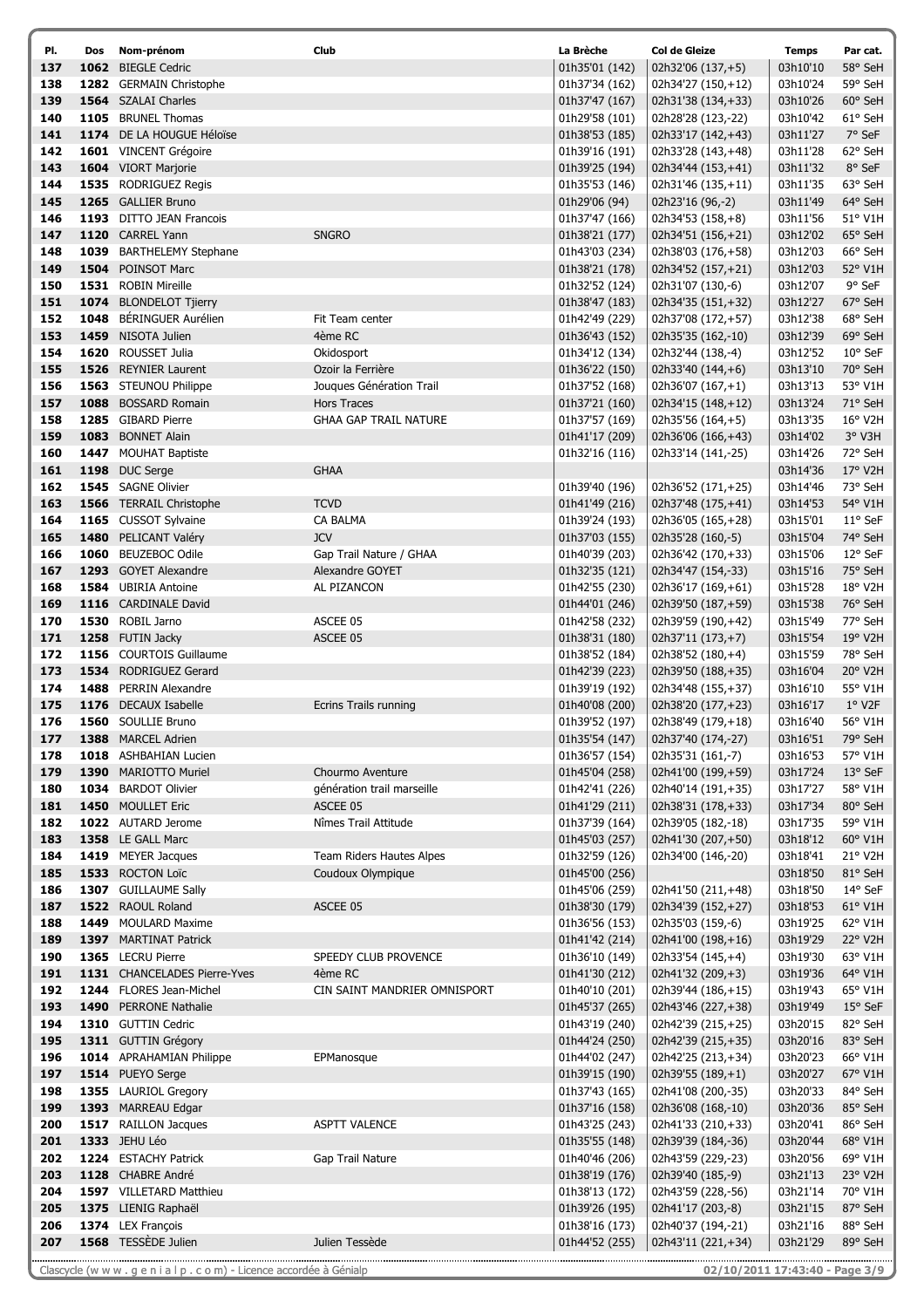| PI. | Dos | Nom-prénom                       | Club                           | La Brèche      | <b>Col de Gleize</b> | <b>Temps</b>     | Par cat.         |
|-----|-----|----------------------------------|--------------------------------|----------------|----------------------|------------------|------------------|
| 208 |     | 1184 DEMARIA Christian           | <b>ACBU</b>                    | 01h42'40 (225) | 02h42'24 (212,+13)   | 03h21'30         | 24° V2H          |
| 209 |     | 1272 GARDETTE Guillaume          | ASCEE 05                       | 01h41'43 (215) | 02h41'23 (206,+9)    | 03h21'33         | 90° SeH          |
| 210 |     | 1438 MONTET Christine            | Gones & Roses - Running Team   | 01h43'23 (241) | 02h40'23 (193,+48)   | 03h21'48         | 6° V1F           |
| 211 |     | 1197 DRUGÉ Alexis                |                                | 01h43'04 (235) | 02h39'07 (183,+52)   | 03h21'49         | 91° SeH          |
| 212 |     | 1038 BARRIN Philippe             | ASCEA/CADARACHE                | 01h45'53 (268) | 02h44'54 (234,+34)   | 03h21'55         | 25° V2H          |
| 213 |     | 1401 MASSON Adrien               |                                | 01h33'10 (128) | 02h34'16 (149,-21)   | 03h22'32         | 92° SeH          |
| 214 |     | 1123 CASTELNAU Dominique         |                                | 02h37'38 (565) |                      | 03h22'33         | 71° V1H          |
| 215 |     | 1179 DELANNOY Francis            |                                | 01h41'21 (210) | 02h42'58 (220,-10)   | 03h22'36         | 72° V1H          |
| 216 |     | 1245 FOISSAC Christian           | ASCEE 05                       | 01h41'31 (213) | 02h41'17 (204,+9)    | 03h22'46         | 93° SeH          |
| 217 |     | 1551 SENAC Sophie                | La Foulée de Gréasque          | 01h43'24 (242) | 02h42'44 (218,+24)   | 03h22'57         | 7° V1F           |
| 218 |     | 1381 LOPES DA SILVA JOSE Alberto | AL PIZANCON                    | 01h45'37 (264) | 02h42'51 (219,+45)   | 03h23'04         | 73° V1H          |
| 219 |     | 1610 WALDNER Etienne             |                                | 01h37'15 (157) | 02h40'43 (195,-38)   | 03h23'08         | 94° SeH          |
| 220 |     | 1126 CAYROL Jérôme               |                                | 01h37'09 (156) | 02h41'32 (208,-52)   | 03h23'14         | 95° SeH          |
| 221 |     | 1434 MOLINIER Fabrice            | <b>GAP TRAIL NATURE / GHAA</b> | 01h44'06 (248) | 02h45'08 (238,+10)   | 03h23'19         | 96° SeH          |
| 222 |     | 1343 LACOSTE Sébastien           |                                | 01h40'03 (198) | 02h41'19 (205,-7)    | 03h23'23         | 74° V1H          |
| 223 |     | 1493 PERSANO Giulio              |                                | 01h42'45 (227) | 02h43'30 (224,+3)    | 03h23'25         | 75° V1H          |
| 224 |     | 1082 BONIN Alain                 | VEO 2000 La Plagne             | 01h40'43 (204) | 02h40'22 (192,+12)   | 03h23'27         | 26° V2H          |
| 225 |     | 1137 CHAUVIN Patrice             | Gones & Roses - Running Team   | 01h46'19 (276) | 02h45'04 (236,+40)   | 03h23'41         | 4° V3H           |
| 226 |     | 1024 BABONAUX Philippe           |                                | 01h46'05 (273) | 02h46'50 (240,+33)   | 03h23'52         | 76° V1H          |
| 227 |     | 1031 BARADAT Alain               | 4ème RC                        | 01h39'14 (189) | 02h41'13 (201,-12)   | 03h24'06         | 77° V1H          |
| 228 |     | 1357 LAYNET Anthony              |                                | 01h47'15 (286) | 02h46'52 (242,+44)   | 03h24'13         | 97° SeH          |
| 229 |     | 1348 LAMART Patrick              | ASCEE 05                       | 01h47'00 (281) | 02h48'47 (257,+24)   | 03h24'33         | 27° V2H          |
| 230 |     | 1256 FROMAIN Sylvie              |                                | 01h46'32 (277) | 02h43'12 (222,+55)   | 03h24'45         | 8° V1F           |
| 231 |     | 1322 ICHARD Joel                 |                                | 01h45'44 (267) | 02h44'47 (233,+34)   | 03h25'00         | 98° SeH          |
| 232 |     | 1334 JOFFRIN Henri               | ASCEE 05                       | 01h36'25 (151) | 02h40'52 (196,-45)   | 03h25'05         | 28° V2H          |
| 233 |     | 1508 POTHIN Eric                 |                                | 01h41'51 (218) | 02h43'30 (225,-7)    | 03h25'08         | 78° V1H          |
| 234 |     | 1452 MUNOS JEAN Michel           |                                | 01h38'34 (181) | 02h42'36 (214,-33)   | 03h25'34         | 79° V1H          |
| 235 |     | 1414 MESLALLA Abdou              | <b>TDG ALLEX</b>               | 01h35'30 (145) | 02h41'15 (202,-57)   | 03h25'35         | 80° V1H          |
| 236 |     | 1267 GALLUCCI Alexandre          |                                | 01h48'47 (302) | 02h48'35 (256,+46)   | 03h25'50         | 99° SeH          |
| 237 |     | 1507 PONS François               |                                | 01h41'50 (217) | 02h43'23 (223,-6)    | 03h26'00         | 81° V1H          |
| 238 |     | 1304 GUÉDON Marc-Olivier         |                                | 01h47'55 (294) | 02h46'56 (244,+50)   | 03h26'00         | 82° V1H          |
| 239 |     | 1590 VARET Jean-Luc              |                                | 01h40'32 (202) | 02h46'49 (239,-37)   | 03h26'15         | 29° V2H          |
| 240 |     | 1472 PALA Thierry                | Marseille Trail Club           | 01h47'39 (291) | 02h49'14 (261,+30)   | 03h26'17         | 100° SeH         |
| 241 |     | 1347 LAGNEUX Alain               |                                | 01h45'29 (261) | 02h44'19 (231,+30)   | 03h26'29         | 30° V2H          |
| 242 |     | 1475 PARA Jean-Luc               | Team Champsaur Nature          | 01h43'07 (237) | 02h44'57 (235,+2)    | 03h26'41         | 31° V2H          |
| 243 |     | 1536 ROLLAND Fabrice             | <b>TGD</b>                     | 01h46'35 (278) | 02h50'32 (266,+12)   | 03h26'44         | 101° SeH         |
| 244 |     | 1439 MONTOYA Hervé               |                                | 01h40'04 (199) | 02h42'41 (217,-18)   | 03h26'57         | 83° V1H          |
| 245 |     | 1478 PAYEN Jean                  | <b>JCV</b>                     | 01h50'28 (313) | 02h48'18 (253,+60)   | 03h27'25         | 5° V3H           |
| 246 |     | 1279 GAUTIER Frederic            |                                | 01h38'17 (174) | 02h50'51 (271,-97)   | 03h27'36         | 84° V1H          |
| 247 |     | 1467 OLLAT Michel                | AL Pizancon                    | 01h48'23 (300) | 02h47'19 (246,+54)   | 03h27'40         | 32° V2H          |
| 248 |     | 1057 BETTAS REGALIN Fréderic     | Gap Trail Nature / GHAA        | 01h46'05 (272) | 02h46'55 (243,+29)   | 03h27'40 33° V2H |                  |
| 249 |     | 1204 DUMAS Regis                 | <b>JCV</b>                     | 01h52'55 (337) | 02h50'55 (273,+64)   | 03h27'51         | 34° V2H          |
| 250 |     | 1428 MILLOT Hervé                |                                | 01h43'47 (245) | 02h47'32 (247,-2)    | 03h28'02         | 35° V2H          |
| 251 |     | 1614 ZAHN Jean-Marie             | La foulée Sisteronaise         | 01h46'10 (275) | 02h48'15 (252,+23)   | 03h28'11         | 85° V1H          |
| 252 |     | 1249 FOURNAT Aurelie             |                                | 01h49'37 (307) | 02h49'05 (259,+48)   | 03h28'27         | 16° SeF          |
| 253 |     | 1250 FOURNAT Sebastien           |                                | 01h49'38 (308) | 02h49'05 (259,+49)   | 03h28'28         | 102° SeH         |
| 254 |     | 1585 VACHET Stéphane             | CORSICA RUN X TREM             | 01h41'00 (207) | 02h50'27 (265,-58)   | 03h28'39         | 86° V1H          |
| 255 |     | 1274 GARRIVIER Alain             |                                | 01h41'57 (219) | 02h48'21 (254,-35)   | 03h28'39         | 87° V1H          |
| 256 |     | 1187 DESCHAUME Hervé             | Gap Trail Nature               | 01h45'54 (269) | 02h49'50 (262,+7)    | 03h28'55         | 88° V1H          |
| 257 |     | 1380 LONJARET Thomas             |                                | 01h42'56 (231) | 02h44'03 (230,+1)    | 03h29'08         | 103° SeH         |
| 258 |     | 1468 OQUIDAN André               | Gap Trail Nature               | 01h45'41 (266) | 02h47'43 (249,+17)   | 03h29'09         | $6°$ V3H         |
| 259 |     | 1222 ESTACHY Corine              | Gap Trail Nature               | 01h49'02 (303) | 02h50'20 (263,+40)   | 03h29'09         | 9° V1F           |
| 260 |     | 1314 HAMON Gregory               |                                | 01h47'13 (283) | 02h47'33 (248,+35)   | 03h29'27         | 104° SeH         |
| 261 |     | 1093 BOUTARIN Océane             |                                | 01h47'14 (285) | 02h48'27 (255,+30)   | 03h29'47         | $17°$ SeF        |
| 262 |     | 1053 BES Karl                    | ASCEE 05                       | 01h44'32 (252) | 02h52'18 (279,-27)   | 03h30'19         | 89° V1H          |
| 263 |     | 1464 OGE Alain                   | vtt club du jacquemard         | 01h45'32 (263) | 02h46'52 (241,+22)   | 03h30'29         | 36° V2H          |
| 264 |     | 1561 SOUVERAIN Alix              |                                | 01h51'10 (320) | 02h51'23 (275,+45)   | 03h30'43         | 18° SeF          |
| 265 |     | 1084 BONNET Franck               | <b>GRES COURANT</b>            | 01h45'32 (262) | 02h47'01 (245,+17)   | 03h31'03         | 105° SeH         |
| 266 |     | 1392 MARQUET Mallorie            | VITROLLES SPORT ATHLETISME     | 01h48'09 (296) | 02h50'36 (267,+29)   | 03h31'29         | 19° SeF          |
| 267 |     | 1006 ALLEMAND Gérard             | ASCEE 05                       | 01h42'33 (222) | 02h47'52 (250,-28)   | 03h31'40         | $90^\circ$ V1H   |
| 268 |     | 1297 GRIMAUD Isabelle            |                                | 01h48'43 (301) | 02h47'55 (251,+50)   | 03h31'57         | 20° SeF          |
| 269 |     | 1119 CARNEIRO Thomas             |                                | 01h42'13 (221) | 02h44'32 (232,-11)   | 03h32'01         | 106° SeH         |
| 270 |     | 1226 EYNAUD Michel               | Gap Trail Nature               | 01h47'52 (293) | 02h51'27 (276,+17)   | 03h32'20         | 37° V2H          |
| 271 |     | 1148 COLLOT Yves                 | <b>JCV</b>                     | 07h59'05 (571) | 02h50'48 (269,+302)  | 03h32'21         | $91^{\circ}$ V1H |
| 272 |     | 1463 NOULIN Tony                 |                                | 01h52'35 (333) | 02h54'13 (288,+45)   | 03h32'28         | 107° SeH         |
| 273 |     | 1542 RUBINO Yvan                 |                                | 01h54'49 (361) | 02h54'13 (287,+74)   | 03h32'28         | 108° SeH         |
| 274 |     | 1523 RASTOUT Gaël                |                                | 01h42'03 (220) | 02h43'39 (226,-6)    | 03h32'36         | 92° V1H          |
| 275 |     | 1325 ISOARDI Fabrice             | <b>ACBU</b>                    | 01h44'24 (251) | 02h53'32 (286,-35)   | 03h32'45         | 93° V1H          |
| 276 |     | 1612 WEINGAERTNER Jean-Claude    | AS CARNOUX JOGGING             | 01h50'17 (310) | 02h50'43 (268,+42)   | 03h32'52         | 38° V2H          |
| 277 |     | 1366 LEDENT Nicolas              |                                | 01h38'09 (171) | 02h50'50 (270,-99)   | 03h33'06         | 109° SeH         |
| 278 |     | 1263 GALLIAN Odile               | VEO 2000 La Plagne             | 01h51'41 (325) | 02h54'14 (289,+36)   | 03h33'15         | 21° SeF          |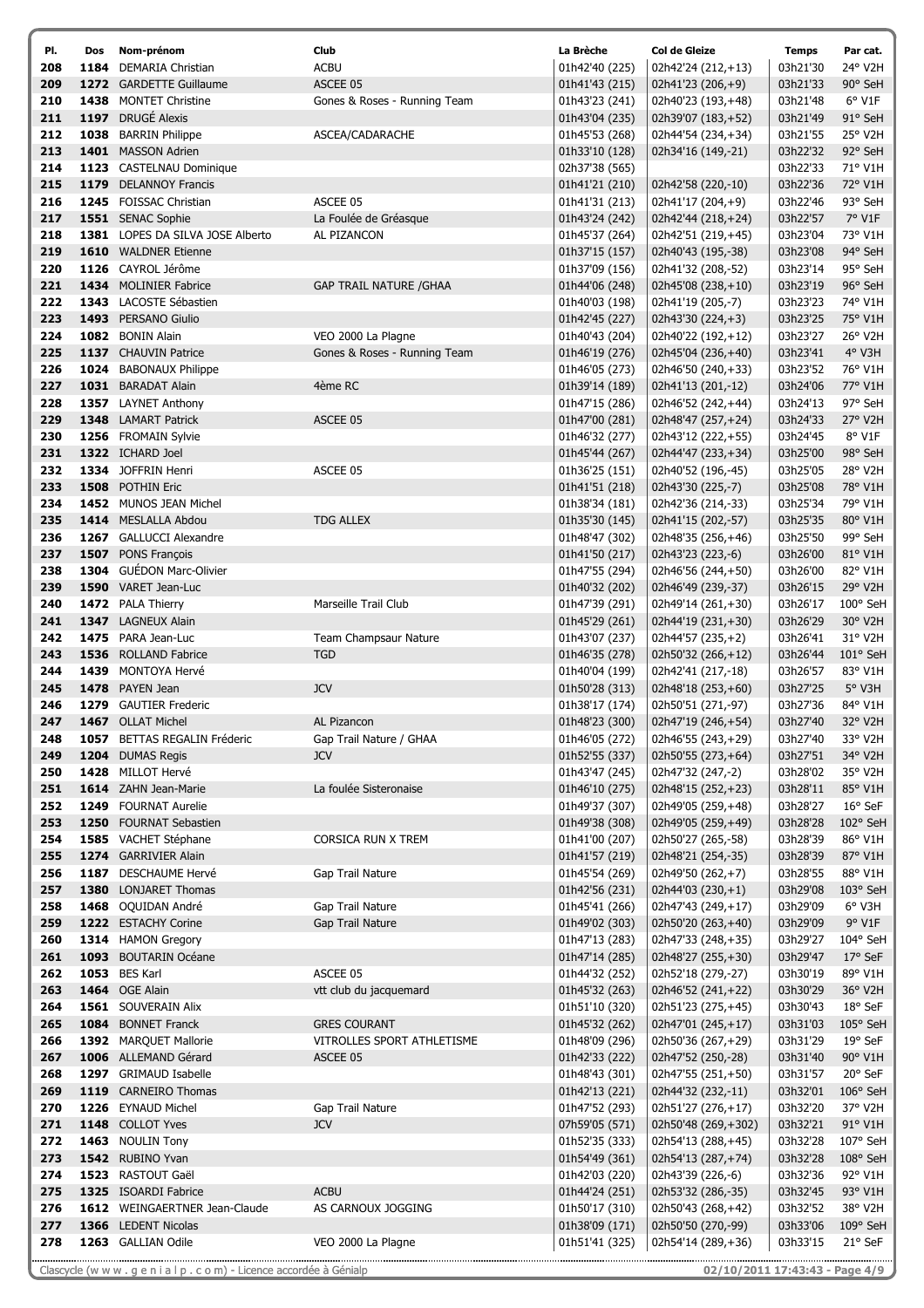| PI. | Dos  | Nom-prénom                                      | Club                           | La Brèche      | Col de Gleize       | <b>Temps</b> | Par cat.              |
|-----|------|-------------------------------------------------|--------------------------------|----------------|---------------------|--------------|-----------------------|
| 279 |      | 1090 BOTTIN Jean-Marc                           | DRAGUIGNAN TRIATHLON           | 01h38'58 (186) | 02h45'08 (237,-51)  | 03h33'16     | 39° V2H               |
| 280 |      | 1511 PRESTAIL Charlotte                         | CAP VERCORS                    | 01h55'07 (367) | 02h54'14 (289,+78)  | 03h33'16     | 22° SeF               |
| 281 |      | 1152 CONTANT Jean-Paul                          | ASS. Endurance Grignon         | 01h51'33 (323) | 02h52'31 (281,+42)  | 03h33'28     | 40° V2H               |
| 282 |      | 1019 AUBERT Michel                              | CAF                            | 01h47'20 (287) | 02h50'54 (272,+15)  | 03h33'36     | 7° V3H                |
| 283 |      | 1495 PHILIPPE Jacques                           | al pizancon                    | 01h52'48 (336) | 02h56'54 (309,+27)  | 03h33'40     | 41° V2H               |
| 284 |      | 1315 HAMON Patrice                              |                                | 01h47'13 (284) | 02h50'23 (264,+20)  | 03h34'13     | 42° V2H               |
| 285 |      | 1217 DUTHIL Grégory                             |                                | 01h51'05 (319) | 02h51'19 (274,+45)  | 03h34'28     | 110° SeH              |
| 286 |      | 1482 PENNEL Jean-Christophe                     |                                | 01h47'10 (282) | 02h54'36 (293,-11)  | 03h34'32     | 94° V1H               |
| 287 |      | 1448 MOULARD Christine                          |                                | 01h50'37 (315) | 02h52'47 (283,+32)  | 03h35'18     | $10^{\circ}$ V1F      |
| 288 |      | 1030 BANCE Guillaume                            |                                | 01h44'10 (249) | 02h51'31 (277,-28)  | 03h35'18     | 111° SeH              |
| 289 |      | 1069 BISOGNO Sophie                             | <b>Vitrolles Triathlon</b>     | 01h53'17 (341) | 02h55'21 (298,+43)  | 03h35'27     | $11^{\circ}$ V1F      |
| 290 |      | 1134 CHARVY Yannick                             |                                | 01h53'14 (340) | 02h55'48 (300,+40)  | 03h35'29     | 112° SeH              |
| 291 |      | 1403 MATHERON Fabien                            |                                | 01h46'04 (271) | 02h52'26 (280,-9)   | 03h36'37     | 113° SeH              |
| 292 |      | 1135 CHATELAIN Yves                             | AL PIZANCON                    | 01h48'22 (299) | 02h53'21 (285,+14)  | 03h37'35     | 43° V2H               |
| 293 |      | 1252 FOUX Didier                                | <b>JCV</b>                     | 01h55'46 (380) | 02h57'08 (312,+68)  | 03h37'46     | 44° V2H               |
| 294 |      | 1025 BADER Nicolas                              |                                | 01h53'37 (347) | 02h55'56 (301,+46)  | 03h38'01     | 114° SeH              |
| 295 |      | 1235 FAYARD Marie                               | <b>JCV</b>                     | 01h53'35 (345) | 02h56'46 (307,+38)  | 03h38'25     | 12° V1F               |
| 296 |      | 1592 VERDET ANNE Marie                          | ASS. Endurance Grignon         | 01h53'30 (344) | 02h56'42 (306,+38)  | 03h38'26     | $2°$ V <sub>2</sub> F |
| 297 |      | 1537 ROSSIGNOL Steve                            | Marseille Trail Club           | 01h47'35 (290) | 02h56'33 (304,-14)  | 03h38'31     | 115° SeH              |
| 298 |      | 1433 MOLARD Pierre                              |                                | 01h43'43 (244) | 02h54'22 (291,-47)  | 03h38'51     | 95° V1H               |
| 299 |      | 1492 PERROT Murielle                            | ASCEE 05                       | 01h52'19 (332) | 02h57'04 (311,+21)  | 03h39'08     | 13° V1F               |
| 300 |      | 1540 ROUX Nathalie                              |                                | 01h55'02 (365) |                     |              | 23° SeF               |
| 301 |      | 1363 LECOO Nelly                                | Gap Trail Nature / GHAA        |                | 02h54'29 (292,+73)  | 03h39'11     | 24° SeF               |
|     |      |                                                 |                                | 01h51'49 (328) | 02h59'20 (320,+8)   | 03h39'19     |                       |
| 302 |      | 1321 HURBAIN Christophe<br>1063 BIENAIME Arnaud |                                | 01h49'36 (306) | 02h55'01 (297,+9)   | 03h39'24     | 116° SeH              |
| 303 |      |                                                 |                                | 02h01'36 (448) | 03h01'42 (337,+111) | 03h39'44     | 117° SeH<br>25° SeF   |
| 304 |      | 1139 CHRESTES Barbara                           |                                | 01h51'14 (322) | 02h56'50 (308,+14)  | 03h39'49     |                       |
| 305 |      | 1529 RIO Christian                              | ASCEE 05                       | 01h46'52 (280) | 02h52'44 (282,-2)   | 03h40'03     | 45° V2H               |
| 306 |      | 1583 TROUILLET Fabrice                          | Jouques Génération Trail       | 01h49'30 (305) | 02h59'38 (322,-17)  | 03h40'15     | 96° V1H               |
| 307 |      | 1351 LAPAILLOTTE MARIE Sophie                   | ASS. Endurance Grignon         | 01h55'18 (372) | 02h56'35 (305,+67)  | 03h40'26     | $14^{\circ}$ V1F      |
| 308 |      | 1548 SANTUNE Didier                             |                                | 01h47'57 (295) | 02h56'30 (303,-8)   | 03h40'27     | 97° V1H               |
| 309 |      | 1500 PIVON Patrick                              | as carnoux jogging             | 01h50'22 (311) | 02h54'46 (296,+15)  | 03h40'30     | 98° V1H               |
| 310 | 1440 | <b>MOREAU Bernard</b>                           |                                | 01h50'57 (317) | 02h56'10 (302,+15)  | 03h40'35     | 46° V2H               |
| 311 |      | 1035 BARIDON Fréderic                           |                                | 01h51'39 (324) | 02h54'42 (295,+29)  | 03h40'56     | 99° V1H               |
| 312 |      | 1582 TRON Jean-François                         | <b>TRAIL GAP NATURE</b>        | 01h51'13 (321) | 02h54'38 (294,+27)  | 03h40'58     | 100° V1H              |
| 313 |      | 1207 DUNAIGRE Rémi                              | <b>ACBU</b>                    | 01h57'35 (399) | 03h00'13 (326,+73)  | 03h41'04     | 118° SeH              |
| 314 |      | 1277 GAUFFRETEAU Virginie                       | Triathl'Aix                    | 01h50'38 (316) | 02h55'48 (299,+17)  | 03h41'20     | 26° SeF               |
| 315 |      | 1630 ****** DOSSARD INCONNU                     |                                | 01h40'44 (205) | 02h48'49 (258,-53)  | 03h41'29     |                       |
| 316 |      | 1336 JOUBERT Mickael                            |                                | 01h48'13 (298) | 02h57'14 (313,-15)  | 03h41'30     | $119°$ SeH            |
| 317 |      | 1402 MATHAIS Alain                              | Entente Athlétique Grenoble    | 01h49'57 (309) | 03h01'19 (331,-22)  | 03h41'59     | 47° V2H               |
| 318 |      | 1037 BAROLLE Clément                            |                                | 01h45'13 (260) | 03h00'37 (327,-67)  | 03h42'19     | 120° SeH              |
| 319 |      | 1010 ANCHLING Laurent                           |                                | 01h44'43 (253) | 02h51'33 (278,-25)  |              | 03h42'42 121° SeH     |
| 320 |      | 1302 GRUIT Emmanuel                             |                                | 01h53'41 (350) | 03h01'04 (329,+21)  | 03h43'02     | 101° V1H              |
| 321 |      | 1166 DAGNA Patrick                              |                                | 01h46'02 (270) | 02h57'00 (310,-40)  | 03h43'06     | 122° SeH              |
| 322 |      | 1170 DARDANELLI Laetitia                        |                                | 01h54'20 (358) | 02h59'43 (323,+35)  | 03h43'23     | 27° SeF               |
| 323 |      | 1396 MARTIN Nicolas                             |                                | 01h54'55 (364) | 03h01'24 (333,+31)  | 03h43'23     | 123° SeH              |
| 324 |      | 1462 NOIROT Pascale                             | DIGNE LES BAINS                | 01h54'54 (363) | 03h00'56 (328,+35)  | 03h43'25     | 3° V2F                |
| 325 |      | 1001 ABRY JEAN François                         |                                | 01h47'28 (288) | 02h57'39 (316,-28)  | 03h43'32     | 48° V2H               |
| 326 |      | 1382 LOPEZ Marc                                 |                                | 01h57'40 (401) | 03h02'28 (341,+60)  | 03h43'33     | 102° V1H              |
| 327 |      | 1189 D'HAENE Carline                            |                                | 01h56'48 (388) | 03h02'39 (342,+46)  | 03h43'35     | 28° SeF               |
| 328 |      | 1190 D'HAENE François                           |                                | 01h56'49 (389) | 03h03'44 (355,+34)  | 03h43'35     | 124° SeH              |
| 329 |      | 1036 BARNEOU-ROUSSET Charlie                    |                                | 01h58'20 (408) | 03h05'03 (363,+45)  | 03h44'11     | 125° SeH              |
| 330 |      | 1615 ZELMAT JEAN Marc                           |                                | 01h47'30 (289) | 02h58'27 (318,-29)  | 03h45'07     | 49° V2H               |
| 331 |      | 1271 GARANGER Marie-Ange                        |                                | 01h54'52 (362) | 03h01'12 (330,+32)  | 03h45'14     | $15^{\circ}$ V1F      |
| 332 |      | 1454 MURCIA Franck                              |                                | 01h56'58 (392) | 03h03'12 (349,+43)  | 03h45'38     | 103° V1H              |
| 333 |      | 1556 SIREROLS Magali                            |                                | 01h57'11 (395) | 03h03'10 (348,+47)  | 03h45'40     | 29° SeF               |
| 334 |      | 1159 CRESCIONE Gérald                           | <b>Team Raidlight</b>          | 01h50'36 (314) | 03h01'43 (338,-24)  | 03h46'05     | 126° SeH              |
| 335 |      | 1386 MALFATTO Benoît                            | Gap Trail Nature / GHAA        | 01h47'43 (292) | 02h58'31 (319,-27)  | 03h46'06     | 127° SeH              |
| 336 |      | 1337 JULLIEN Jérôme                             |                                | 01h55'20 (374) | 03h06'09 (372,+2)   | 03h46'07     | 104° V1H              |
| 337 |      | 1033 BARBIER Laurent                            | <b>TGD</b>                     | 01h52'46 (335) | 03h06'10 (373,-38)  | 03h46'07     | 105° V1H              |
| 338 |      | 1474 PAPIN Jean-Michel                          | 4ème RC                        | 01h42'40 (224) | 02h53'10 (284,-60)  | 03h46'10     | 106° V1H              |
| 339 |      | 1407 MAZZELLA Yves                              | <b>GHAA</b>                    | 01h52'05 (331) | 02h59'56 (324,+7)   | 03h46'17     | 50° V2H               |
| 340 |      | 1086 BOREL Stéphane                             |                                | 01h53'36 (346) | 03h02'53 (344,+2)   | 03h46'26     | 107° V1H              |
| 341 |      | 1195 DJENDARA Mostafa                           | AS CARNOUX JOGGING             | 01h52'46 (334) | 03h00'09 (325,+9)   | 03h46'27     | 128° SeH              |
| 342 |      | 1251 FOURNERON Thierry                          | AS CARNOUX JOGGING             | 01h51'51 (329) | 02h59'29 (321,+8)   | 03h46'27     | 51° V2H               |
| 343 |      | 1213 DUPREY Muriel                              |                                | 01h53'08 (339) | 03h01'21 (332,+7)   | 03h46'30     | 30° SeF               |
| 344 |      | 1102 BRIGUET André                              | <b>ASPTT VALENCE</b>           | 01h55'19 (373) | 03h03'47 (356,+17)  | 03h46'34     | 52° V2H               |
| 345 |      | 1435 MOLINIER Julie                             | <b>GAP TRAIL NATURE / GHAA</b> | 01h57'46 (403) | 03h03'51 (358,+45)  | 03h46'35     | 31° SeF               |
| 346 |      | 1291 GOUJON Frederic                            | trail nature collobrieres      | 01h53'23 (342) | 03h01'42 (336,+6)   | 03h46'59     | 108° V1H              |
| 347 |      | 1429 MIRABAIL Sandrine                          | Grési'courant                  | 01h53'42 (351) | 03h02'16 (340,+11)  | 03h47'00     | 32° SeF               |
| 348 |      | 1054 BESSON Marie-Laure                         |                                | 01h59'58 (426) | 03h05'43 (369,+57)  | 03h47'10     | $16^{\circ}$ V1F      |
| 349 |      | 1121 CASANOVA JEAN Jacques                      | ASCEE 05                       | 01h54'02 (354) | 03h02'09 (339,+15)  | 03h47'13     | 53° V2H               |
|     |      |                                                 |                                |                |                     |              |                       |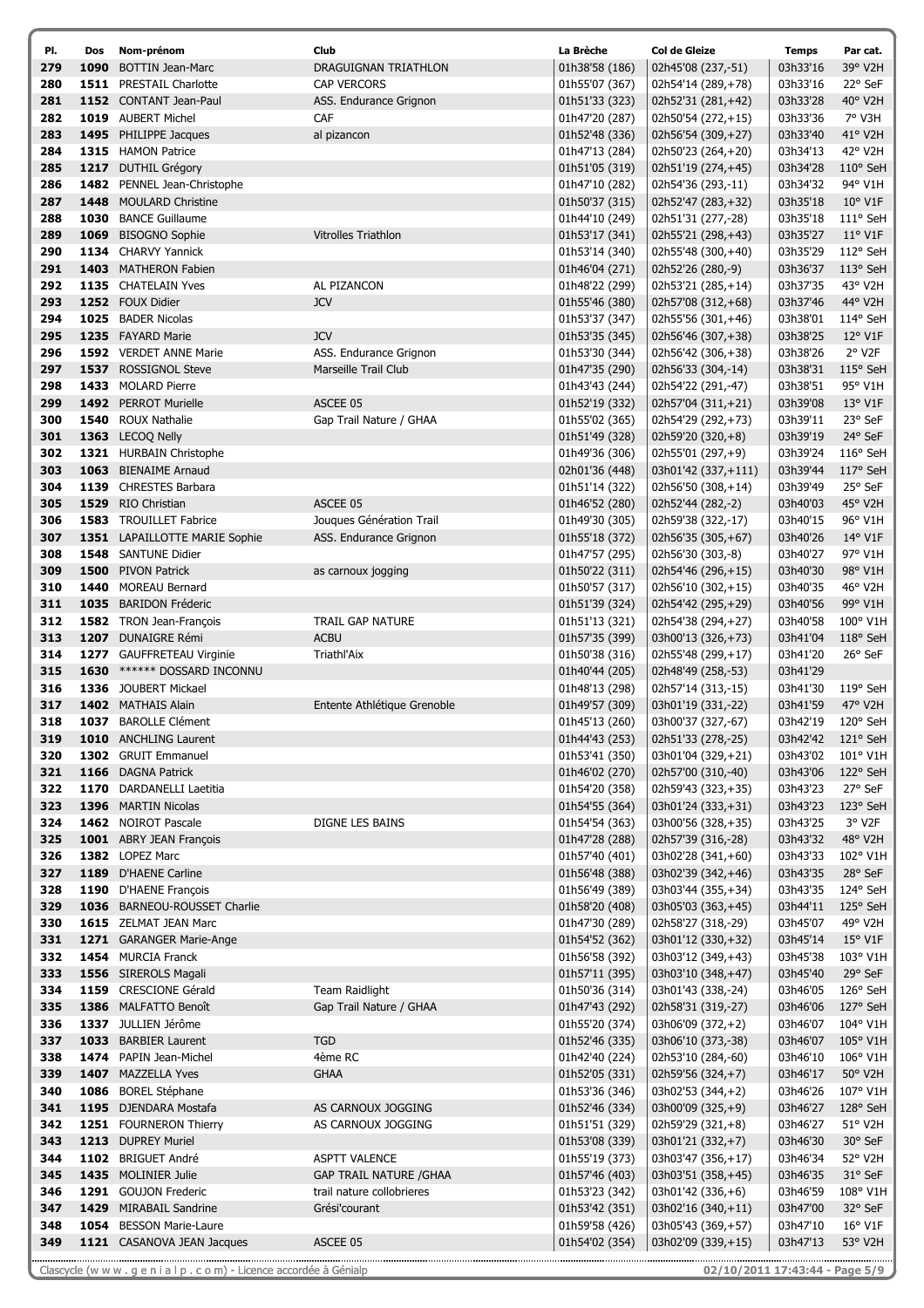| PI. | Dos  | Nom-prénom                          | Club                              | La Brèche      | <b>Col de Gleize</b> | <b>Temps</b>     | Par cat.              |
|-----|------|-------------------------------------|-----------------------------------|----------------|----------------------|------------------|-----------------------|
| 350 |      | 1032 BARADAT Karine                 | <b>TRAIL NATURE</b>               | 01h57'29 (397) | 03h05'03 (364,+33)   | 03h47'18         | 17° V1F               |
| 351 |      | 1275 GATINE Jean-Claude             | VEO 2000 LAPLAGNE                 | 01h54'41 (360) | 03h03'03 (347,+13)   | 03h47'27         | 54° V2H               |
| 352 |      | 1312 DEHILOTTE Guy                  |                                   | 01h43'09 (238) | 02h40'52 (197,+41)   | 03h47'41         | 109° V1H              |
| 353 |      | 1613 WORMES Sébastien               |                                   | 01h58'48 (413) | 03h05'04 (365,+48)   | 03h47'49         | 129° SeH              |
| 354 |      | 1183 DELOFFRE Sabine                |                                   | 01h54'20 (357) | 03h03'32 (354,+3)    | 03h47'53         | 33° SeF               |
| 355 |      | 1196 DOLÉ Frantz                    |                                   | 01h44'46 (254) | 03h02'57 (346,-92)   | 03h47'55         | 110° V1H              |
| 356 |      | 1078 BOIRON Philippe                |                                   | 01h49'12 (304) |                      | 03h48'04         | 111° V1H              |
| 357 |      | 1040 BASSO Patrick                  | les tontontrailers                | 01h52'05 (330) | 03h03'13 (350,-20)   | 03h48'15         | 112° V1H              |
| 358 |      | 1015 ARMAND Emilie                  | Gap Trail Nature / GHAA           | 01h57'24 (396) | 03h02'57 (345,+51)   | 03h48'22         | 18° V1F               |
| 359 |      | 1547 SANCHEZ David                  | <b>GRESI COURANT - LE VERSOUD</b> | 01h54'04 (355) | 03h03'55 (359,-4)    | 03h48'24         | 130° SeH              |
| 360 |      | 1399 MARTINEZ Gregoire              |                                   | 01h53'28 (343) | 03h01'33 (335,+8)    | 03h48'27         | 55° V2H               |
| 361 |      | 1073 BLANCHARD Christophe           |                                   | 01h59'51 (423) | 03h05'59 (371,+52)   | 03h49'25         | 131° SeH              |
| 362 |      | 1427 MILLET Sophie                  |                                   | 01h46'06 (274) | 02h57'34 (315,-41)   | 03h49'33         | 34° SeF               |
| 363 |      | 1023 AZIZI Hacen                    | ASS. Endurance Grignon            | 01h55'25 (376) | 03h08'38 (386,-10)   | 03h49'39         | 56° V2H               |
| 364 |      | 1356 LAVERDA Christian              | ASCEE 05                          | 01h55'15 (370) | 03h03'16 (351,+19)   | 03h49'40         | 57° V2H               |
| 365 |      | 1158 CRAISSE Damien                 |                                   | 01h53'40 (349) | 03h03'48 (357,-8)    | 03h49'49         | 113° V1H              |
| 366 |      | 1218 DUTRIEVOZ Aurélie              | <b>CAP VERCORS</b>                | 01h59'08 (417) | 03h09'10 (393,+24)   | 03h49'54         | 35° SeF               |
| 367 |      | 1368 LEGENDRE Christophe            |                                   | 01h55'22 (375) | 03h08'27 (384,-9)    | 03h50'03         | 132° SeH              |
| 368 |      | 1081 BOMPARD Michel                 | ASCEE 05                          | 01h57'07 (394) | 03h05'12 (366,+28)   | 03h50'09         | 58° V2H               |
| 369 |      | 1346 LAGARDE Gérard                 | ASCEE 05                          | 01h50'23 (312) | 03h01'25 (334,-22)   | 03h50'12         | 59° V2H               |
| 370 |      | 1326 IZARD Véronique                | <b>S/L EMBRUN</b>                 | 01h54'24 (359) | 03h04'56 (361,-2)    | 03h50'18         | 19° V1F               |
| 371 |      | 1313 HAFNER Pascale                 |                                   | 02h02'25 (454) | 03h11'55 (406,+48)   | 03h50'22         | 36° SeF               |
| 372 |      | 1169 DALLA COSTA Françoise          | ASS. Endurance Grignon            | 01h55'16 (371) | 03h04'57 (362,+9)    | 03h50'28         | 4° V2F                |
| 373 |      | 1353 LAPIERRE Stéphane              |                                   | 01h57'01 (393) | 03h07'35 (379,+14)   | 03h50'44         | 114° V1H              |
| 374 |      | 1111 CABON Gwenn                    | Marseille Trail Club              | 01h43'05 (236) | 02h57'43 (317,-81)   | 03h50'50         | 133° SeH              |
| 375 |      | 1240 FIGUIER Caroline               | Gones & Roses - Running Team      | 01h59'08 (416) | 03h08'21 (382,+34)   | 03h50'55         | 37° SeF               |
| 376 |      | 1066 BILARDU Marylis                |                                   | 02h01'05 (444) | 03h08'59 (391,+53)   | 03h51'05         | 5° V2F                |
| 377 |      | 1327 JACQUOT Fred                   | <b>ETC</b>                        | 01h46'37 (279) | 03h07'14 (377,-98)   | 03h51'07         | 115° V1H              |
| 378 |      | 1257 FUTIN Christine                | ASCEE 05                          | 01h58'18 (406) | 03h06'32 (374,+32)   | 03h51'27         | $6°$ V <sub>2</sub> F |
| 379 |      | 1028 BAILLEUL Nicolas               | 26 club allan                     | 01h51'04 (318) | 03h02'44 (343,-25)   | 03h51'31         | 134° SeH              |
| 380 |      | 1461 NOIROT Jean-Pierre             | DIGNE ASPTT                       | 01h56'25 (382) | 03h04'03 (360,+22)   | 03h52'13         | 8° V3H                |
| 381 |      | 1607 VOLLARD Sébastien              |                                   | 01h48'11 (297) | 02h57'23 (314,-17)   | 03h52'34         | 135° SeH              |
| 382 |      | 1394 MARREAU Veronique              |                                   | 01h56'27 (383) | 03h05'26 (367,+16)   | 03h52'36         | 20° V1F               |
| 383 |      | 1142 CINTAS Sylvain                 |                                   | 01h55'11 (369) | 03h03'24 (353,+16)   | 03h52'40         | 136° SeH              |
| 384 |      | <b>1080</b> BOMPARD MARIE Christine | ASCEE 05                          | 01h58'04 (404) | 03h07'22 (378,+26)   | 03h52'42         | 21° V1F               |
| 385 |      | 1329 JANZAM Bruno                   |                                   | 01h53'49 (352) | 03h08'18 (381,-29)   | 03h53'03         | 60° V2H               |
| 386 |      | 1167 DAGUEBERT Gilles               | ASCEE 05                          | 01h53'39 (348) | 03h03'20 (352,-4)    | 03h53'32         | 61° V2H               |
| 387 |      | 1328 JAEGER Etienne                 |                                   | 02h00'18 (430) | 03h09'13 (394,+36)   | 03h53'35         | $9°$ V3H              |
| 388 |      | 1288 GINESTER Marc                  |                                   | 01h55'43 (379) | 03h09'23 (396,-17)   | 03h53'36         | 116° V1H              |
| 389 |      | 1539 ROUVIERE Emmanuelle            | AS Sbouby TEAM                    | 01h59'14 (418) | 03h08'16 (380,+38)   | 03h53'43         | 22° V1F               |
| 390 |      | 1178 DEL GUIDICE Jean-Pierre        | DTP AUBAGNE                       | 01h57'43 (402) | 03h13'05 (419,-17)   | 03h53'58 62° V2H |                       |
| 391 |      | 1412 MERISIO David                  |                                   | 01h59'50 (422) | 03h09'17 (395,+27)   | 03h54'05         | 137° SeH              |
| 392 |      | 1309 GUITOU Pascal                  | La Foulée de Gréasque             | 01h58'13 (405) | 03h08'52 (390,+15)   | 03h54'06         | 138° SeH              |
| 393 |      | 1441 MOREAU Sandrine                | ASS. Endurance Grignon            | 01h59'55 (425) | 03h08'35 (385,+40)   | 03h54'22         | 23° V1F               |
| 394 |      | 1191 DHENIN Armelle                 | Gap Trail Nature / GHAA           | 01h58'46 (411) | 03h11'00 (400,+11)   | 03h54'22         | 38° SeF               |
| 395 |      | 1527 REYNIER GREFFEUILLE Dominique  |                                   | 01h56'30 (384) | 03h07'01 (376,+8)    | 03h54'30         | 24° V1F               |
| 396 | 1099 | <b>BRENNA Mario</b>                 |                                   | 01h51'48 (327) | 03h05'32 (368,-41)   | 03h54'51         | 117° V1H              |
| 397 |      | 1509 POULAIN Michel                 |                                   | 02h07'09 (496) | 03h11'37 (405,+91)   | 03h55'41         | 139° SeH              |
| 398 |      | 1180 DELCOUR Pierre                 | ASCEE 05                          | 01h55'26 (377) | 03h14'20 (424,-47)   | 03h55'48         | 140° SeH              |
| 399 |      | 1518 RAMBERT Clément                |                                   | 01h58'38 (410) | 03h15'49 (429,-19)   | 03h55'52         | 141° SeH              |
| 400 |      | 1089 BOTTIN Christine               | DRAGUIGNAN TRIATHLON              | 02h02'23 (453) | 03h11'11 (401,+52)   | 03h56'25         | 7° V2F                |
| 401 |      | 1070 BLACHON Emilie                 | AL PIZANCON                       | 02h01'25 (447) | 03h12'03 (409,+38)   | 03h56'33         | 39° SeF               |
| 402 |      | 1345 LAFONT Christian               |                                   | 02h00'00 (427) | 03h05'48 (370,+57)   | 03h56'46         | 10° V3H               |
| 403 |      | 1600 VINCENT Charles                |                                   | 01h58'58 (415) | 03h12'12 (411,+4)    | 03h56'47         | 142° SeH              |
| 404 |      | 1417 MEUNIER Claire                 | gresicourant                      | 02h00'28 (436) | 03h08'49 (389,+47)   | 03h57'06         | 40° SeF               |
| 405 |      | 1026 BAFFOIGNE Gérard               |                                   | 02h00'19 (431) | 03h10'37 (399,+32)   | 03h57'33         | $11^{\circ}$ V3H      |
| 406 |      | 1413 MESGOUEZ Arnaud                |                                   | 01h51'47 (326) | 03h09'04 (392,-66)   | 03h57'37         | 143° SeH              |
| 407 |      | 1004 ALBERTI Anaïs                  | ASCEE 05                          | 01h56'37 (386) | 03h08'48 (388,-2)    | 03h57'49         | 41° SeF               |
| 408 |      | 1436 MONCEL Nathalie                | Jouques Génération Trail          | 02h00'35 (437) | 03h12'17 (412,+25)   | 03h57'51         | 25° V1F               |
| 409 |      | 1575 TOURMENTE Nicolas              | Gap Trail Nature                  | 01h55'05 (366) | 03h13'09 (421,-55)   | 03h58'05         | 118° V1H              |
| 410 |      | 1185 DENAIN Claude                  | ASCEE 05                          | 02h00'27 (435) | 03h11'13 (402,+33)   | 03h58'08         | $63^{\circ}$ V2H      |
| 411 |      | 1201 DUCHET Valérie                 | ASCEE 05                          | 02h00'25 (434) | 03h11'14 (403,+31)   | 03h58'09         | 26° V1F               |
| 412 |      | 1104 BRUCHON Patrick                |                                   | 01h56'38 (387) | 03h09'32 (397,-10)   | 03h58'17         | 144° SeH              |
| 413 |      | 1278 GAUTHIER Berengere             | taureaux ailes de charleval       | 02h00'46 (441) | 03h12'25 (414,+27)   | 03h58'37         | 42° SeF               |
| 414 |      | 1205 DUMONT JEAN Claude             | ALP PIZANCO                       | 02h03'29 (461) | 03h12'03 (410,+51)   | 03h58'37         | 64° V2H               |
| 415 |      | 1581 TRIPON Anne                    | Gap Trail Nature / GHAA           | 01h59'42 (421) | 03h10'15 (398,+23)   | 03h59'08         | 43° SeF               |
| 416 |      | 1225 EXPOSITO Philippe              | AIL ROUSSET                       | 01h59'53 (424) | 03h14'05 (422,+2)    | 03h59'35         | 65° V2H               |
| 417 |      | 1498 PIROTH-LOUVIOT Christiane      | speedy club                       | 02h05'16 (475) | 03h15'47 (428,+47)   | 04h01'14         | 27° V1F               |
| 418 |      | 1248 FOURMENT Hervé                 | Speedy club de Provence           | 02h03'40 (465) | 03h15'55 (431,+34)   | 04h01'15         | 119° V1H              |
| 419 |      | 1233 FAVRE Philippe                 | <b>JCV</b>                        | 02h06'29 (488) | 03h21'41 (454,+34)   | 04h01'21         | 120° V1H              |
| 420 |      | 1234 FAVRE Sylvie                   | JCV                               | 02h06'29 (489) | 03h16'51 (436,+53)   | 04h01'21         | 28° V1F               |

1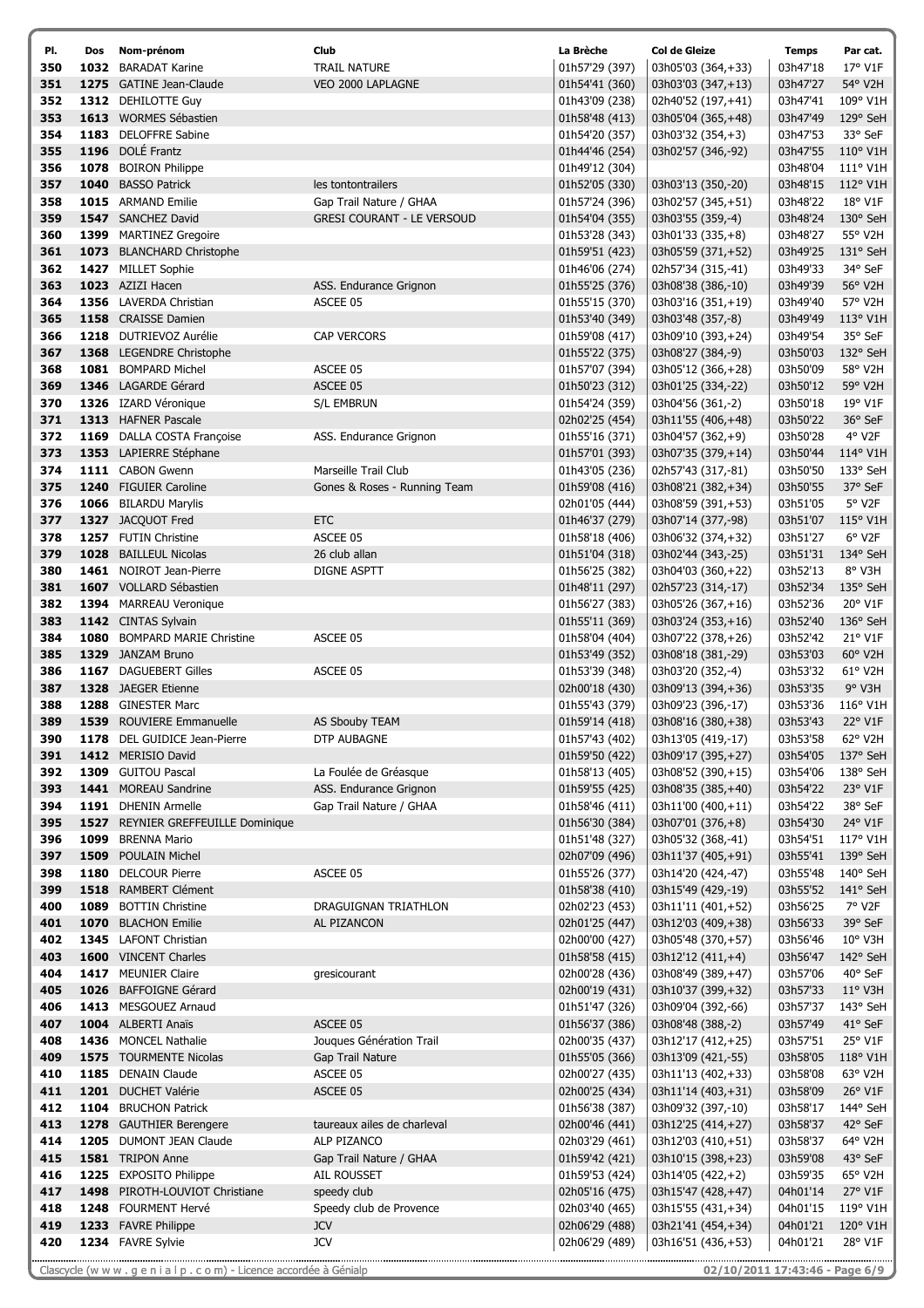| PI. | Dos | Nom-prénom                    | Club                           | La Brèche      | Col de Gleize       | <b>Temps</b> | Par cat.              |
|-----|-----|-------------------------------|--------------------------------|----------------|---------------------|--------------|-----------------------|
| 421 |     | 1424 MIHOUBI Christophe       |                                | 02h00'38 (438) | 03h14'36 (426,+12)  | 04h01'34     | 145° SeH              |
| 422 |     | 1075 BLOT Séverine            |                                | 02h04'38 (472) | 03h16'58 (439,+33)  | 04h02'05     | 44° SeF               |
| 423 |     | 1432 MOGET Frédéric           |                                | 02h00'40 (439) | 03h16'16 (435,+4)   | 04h02'17     | 121° V1H              |
| 424 |     | 1181 DELEUZE PASCAL André     |                                | 01h53'53 (353) | 03h13'05 (419,-66)  | 04h02'24     | 146° SeH              |
| 425 |     | 1557 SIWEK Thibaut            | 4ème RC                        | 01h56'51 (391) | 03h06'58 (375,+16)  | 04h02'26     | 147° SeH              |
| 426 |     | 1372 LESOING Murielle         | VEO 2000 La Plagne             | 02h04'11 (467) | 03h15'58 (433,+34)  | 04h02'27     | 29° V1F               |
| 427 |     | 1287 GILLIER Severine         | VEO 2000 La Plagne             | 02h05'06 (474) | 03h15'57 (432,+42)  | 04h02'30     | 45° SeF               |
| 428 |     | 1538 ROUSSELLE Kevin          |                                | 02h00'17 (429) | $03h14'14(423, +6)$ | 04h02'33     | 148° SeH              |
| 429 |     | 1050 BERTHINIER JEAN Luc      | ASCEE 05                       | 02h00'20 (432) | 03h12'41 (417,+15)  | 04h02'38     | 66° V2H               |
| 430 |     | 1455 MUSLEWSKI Yann           |                                | 01h58'18 (407) | 03h12'42 (418,-11)  | 04h02'50     | 149° SeH              |
| 431 |     | 1579 TRAWINSKI Ingrid         | Sainte-Loisirs option Running  | 01h58'54 (414) | 03h12'21 (413,+1)   | 04h03'01     | 46° SeF               |
| 432 |     | 1465 OHLMAN Magali            | ASCEE 05                       | 01h59'35 (420) | 03h11'56 (407,+13)  | 04h03'13     | 47° SeF               |
| 433 |     | 1506 PONCHON Guillaume        | Embrun Triathlon Club          |                | 03h20'08 (449)      | 04h03'57     | 122° V1H              |
| 434 |     | 1071 BLANC Annick             |                                | 02h01'41 (449) |                     |              | 1° V3F                |
|     |     |                               | <b>GHAA</b>                    | 02h06'42 (492) | 03h17'40 (440,+52)  | 04h04'23     |                       |
| 435 |     | 1362 LEBLOND Bernard          |                                | 02h00'41 (440) | 03h20'05 (448,-8)   | 04h04'32     | $67^\circ$ V2H        |
| 436 |     | 1127 CELSE Valerie            | Gap Trail Nature               | 02h03'13 (456) | 03h17'53 (441,+15)  | 04h04'43     | 30° V1F               |
| 437 |     | 1238 FERRIER Bernadette       | A.L PIZANCON                   | 02h05'27 (477) | 03h17'54 (442,+35)  | 04h04'44     | 31° V1F               |
| 438 |     | 1255 FRANSSEN BONZON Sandrine | <b>GH2A / GAP TRAIL NATURE</b> | 02h05'26 (476) | 03h20'14 (450,+26)  | 04h04'50     | 48° SeF               |
| 439 |     | 1253 FRACASSETTI Frédéric     |                                | 02h03'21 (459) | 03h15'40 (427,+32)  | 04h05'01     | 123° V1H              |
| 440 |     | 1541 ROZANVALLON Christophe   |                                | 01h56'34 (385) | 03h12'02 (408,-23)  | 04h05'03     | 124° V1H              |
| 441 |     | 1451 MOUREN Camille           | ASCEE 05                       | 01h58'47 (412) | 03h14'25 (425,-13)  | 04h05'16     | 12° V3H               |
| 442 |     | 1002 ABY Philippe             |                                | 02h00'25 (433) | 03h15'53 (430,+3)   | 04h05'21     | 125° V1H              |
| 443 |     | 1171 DARIER Louis             |                                | 01h53'06 (338) | 03h08'40 (387,-49)  | 04h05'21     | 68° V2H               |
| 444 |     | 1202 DUCHIER Céline           |                                | 02h05'36 (478) | 03h16'52 (438,+40)  | 04h06'07     | 49° SeF               |
| 445 |     | 1160 CRESSEND Georges         | VEO 2000 La Plagne             | 02h04'24 (470) | 03h21'58 (457,+13)  | 04h06'22     | $13^{\circ}$ V3H      |
| 446 |     | 1543 RUFFIER Nathalie         | VEO 2000 La Plagne             | 02h04'24 (471) | 03h21'59 (458,+13)  | 04h06'22     | 32° V1F               |
| 447 |     | 1458 NICOLAS Joelle           |                                | 02h07'31 (498) | 03h20'15 (451,+47)  | 04h07'05     | 33° V1F               |
| 448 |     | 1373 LESOING Philippe         | VEO 2000 La Plagne             | 02h03'32 (462) | $03h21'58(456,+6)$  | 04h07'17     | 126° V1H              |
| 449 |     | 1349 LAMBERT Agnes            |                                | 02h01'56 (451) | 03h21'44 (455,-4)   | 04h07'23     | 34° V1F               |
| 450 |     | 1576 TOURNAYRE Muriel         |                                | 02h04'23 (469) | 03h19'33 (446,+23)  | 04h07'33     | 35° V1F               |
| 451 |     | 1558 SKANDIKOVA Laurent       |                                | 01h59'21 (419) | 03h12'40 (416,+3)   | 04h07'33     | 150° SeH              |
| 452 |     | 1546 SALET JEAN Paul          |                                | 02h03'35 (463) | 03h20'02 (447,+16)  | 04h07'33     | 69° V2H               |
| 453 |     | 1113 CANCEL Alice             |                                | 02h09'25 (505) | 03h22'07 (460,+45)  | 04h08'03     | 8° V2F                |
| 454 |     | 1431 MOALIC Anne              | Gresicourant                   | 02h08'51 (503) | 03h21'27 (452,+51)  | 04h08'07     | 50° SeF               |
| 455 |     | 1016 ARNAUD Daniel            | <b>JCV</b>                     | 01h57'39 (400) | 03h11'21 (404,-4)   | 04h08'13     | 127° V1H              |
| 456 |     | 1009 ALLIAS Claude            | ASCEE 05                       | 01h55'41 (378) | 03h08'25 (383,-5)   | 04h08'20     | 70° V2H               |
| 457 |     | 1294 GRELAT Joris             | ASCEE 05                       | 01h26'55 (72)  | 02h39'01 (181,-109) | 04h08'39     | $151^{\circ}$ SeH     |
| 458 |     | 1298 GRIMAUD Serge            |                                | 02h00'08 (428) | 03h16'51 (437,-9)   | 04h08'42     | 128° V1H              |
| 459 |     | 1210 DUPONT Bernadette        | ASCEE 05                       | 02h09'04 (504) | 03h23'33 (464,+40)  | 04h08'54     | $9°$ V <sub>2</sub> F |
| 460 |     | 1172 DAUTREY Ingrid           |                                | 02h08'14 (499) | 03h23'44 (466,+33)  | 04h09'30     | 51° SeF               |
| 461 |     | 1130 CHAMPAIN ANNE Céline     |                                |                |                     |              | 52° SeF               |
|     |     |                               |                                | 02h08'22 (500) | 03h23'45 (467,+33)  | 04h09'32     | 129° V1H              |
| 462 |     | 1416 MESQUIDA J Pascal        |                                | 02h01'22 (446) | 03h19'29 (445,+1)   | 04h09'33     |                       |
| 463 |     | 1524 RENAUT Bruno             | TRIATHLON MANOSQUE             | 01h55'10 (368) | 03h16'00 (434,-66)  | 04h10'01     | 152° SeH              |
| 464 |     | 1268 GAMERRE Valérie          |                                | 02h08'25 (501) | 03h24'54 (468,+33)  | 04h10'08     | 36° V1F               |
| 465 |     | 1595 VIALLET Gérard           | <b>JVC</b>                     | 01h58'31 (409) | 03h21'34 (453,-44)  | 04h10'46     | 130° V1H              |
| 466 |     | 1565 TAVERNE Bernard          | ASS. Endurance Grignon         | 01h57'33 (398) | 03h19'01 (443,-45)  | 04h11'18     | 14° V3H               |
| 467 |     | 1404 MAURIER Loic             |                                | 02h01'00 (443) | 03h26'45 (475,-32)  | 04h11'59     | $2°$ JuH              |
| 468 |     | 1339 KOURISNA Fatima          |                                |                | 03h23'10 (463)      | 04h12'17     | 53° SeF               |
| 469 |     | 1405 MAURIER Pascal           |                                | 02h06'04 (487) | 03h26'52 (477,+10)  | 04h12'50     | 71° V2H               |
| 470 |     | 1586 VAITILINGON Yann         | ENTENTE SPORTIVE NANTERRE      | 02h03'38 (464) | 03h22'33 (461,+3)   | 04h13'02     | 153° SeH              |
| 471 |     | 1290 GIRAUD-GUIGUES Corine    | Gap Trail Nature               | 02h07'13 (497) | 03h27'11 (480,+17)  | 04h13'24     | 54° SeF               |
| 472 |     | 1487 PEROT Emmanuel           | ASCEE 05                       | 02h02'02 (452) | 03h30'31 (486,-34)  | 04h13'39     | 131° V1H              |
| 473 |     | 1230 FARRE Patrick            |                                | 02h05'59 (485) | 03h25'20 (470,+15)  | 04h13'51     | 132° V1H              |
| 474 |     | 1473 PALMANN Michel           | as carnoux jogging             | 01h54'07 (356) | 03h12'26 (415,-59)  | 04h13'55     | 72° V2H               |
| 475 |     | 1122 CASTELLI JEAN Claude     | ASCEE 05                       | 02h02'58 (455) | 03h25'06 (469,-14)  | 04h14'06     | 73° V2H               |
| 476 |     | 1460 NODON Sandrine           | AL Pizançon                    | 02h07'01 (494) | 03h22'04 (459,+35)  | 04h14'19     | 55° SeF               |
| 477 |     | 1332 JEHANNO Yannick          |                                | 02h06'56 (493) | 03h23'36 (465,+28)  | 04h14'19     | 154° SeH              |
| 478 |     | 1065 BIGONNET Stéphan         | Gones & Roses - Running Team   | 02h03'17 (457) | 03h26'17 (472,-15)  | 04h14'35     | 133° V1H              |
| 479 |     | 1162 CROTTI Bruno             | ASCEE 05                       | 02h06'35 (491) | 03h25'54 (471,+20)  | 04h15'12     | 74° V2H               |
| 480 |     | 1020 AUBEUT Yann              |                                | 02h09'29 (508) | 03h26'45 (476,+32)  | 04h15'17     | 155° SeH              |
| 481 |     | 1283 GHIONE Francois          | ASCEE 05                       | 01h55'58 (381) | 03h19'24 (444,-63)  | 04h15'23     | 156° SeH              |
| 482 |     | 1208 DUNAND Régis             | ASS. Endurance Grignon         | 02h09'51 (509) | 03h28'23 (485,+24)  | 04h15'42     | 75° V2H               |
| 483 |     | 1608 VOSSENAT Jean-Noel       | GH <sub>2</sub> A              | 02h05'52 (480) | 03h26'37 (474,+6)   | 04h15'54     | 134° V1H              |
| 484 |     | 1273 GARNIER Christophe       | Gap Trail Nature               | 02h05'53 (481) | 03h27'08 (479,+2)   | 04h15'54     | 135° V1H              |
| 485 |     | 1602 VINSON Stéphane          |                                | 02h05'53 (482) | 03h27'14 (481,+1)   | 04h15'59     | 136° V1H              |
| 486 |     | 1308 GUIRAO Thierry           |                                | 02h01'50 (450) | 03h27'23 (482,-32)  | 04h16'20     | 137° V1H              |
| 487 |     | 1021 AUBIN Hervé              | Marseille Trail Club           | 02h03'19 (458) | 03h33'03 (489,-31)  | 04h16'56     | 76° V2H               |
| 488 |     | 1306 GUICHARD Alain           |                                | 02h03'28 (460) | 03h22'58 (462,-2)   | 04h17'22     | 77° V2H               |
| 489 |     | 1151 COMBE Jean-Philippe      | al-pizancon                    | 02h05'51 (479) | 03h33'13 (490,-11)  | 04h20'13     | 78° V2H               |
| 490 |     | 1605 VIRON Marie-Pierre       |                                | 02h12'10 (514) | 03h30'45 (487,+27)  | 04h20'14     | 56° SeF               |
| 491 |     | 1211 DUPONT Etienne           | ASCEE 05                       | 02h04'57 (473) | 03h27'01 (478,-5)   | 04h20'46     | 79° V2H               |
|     |     |                               |                                |                |                     |              |                       |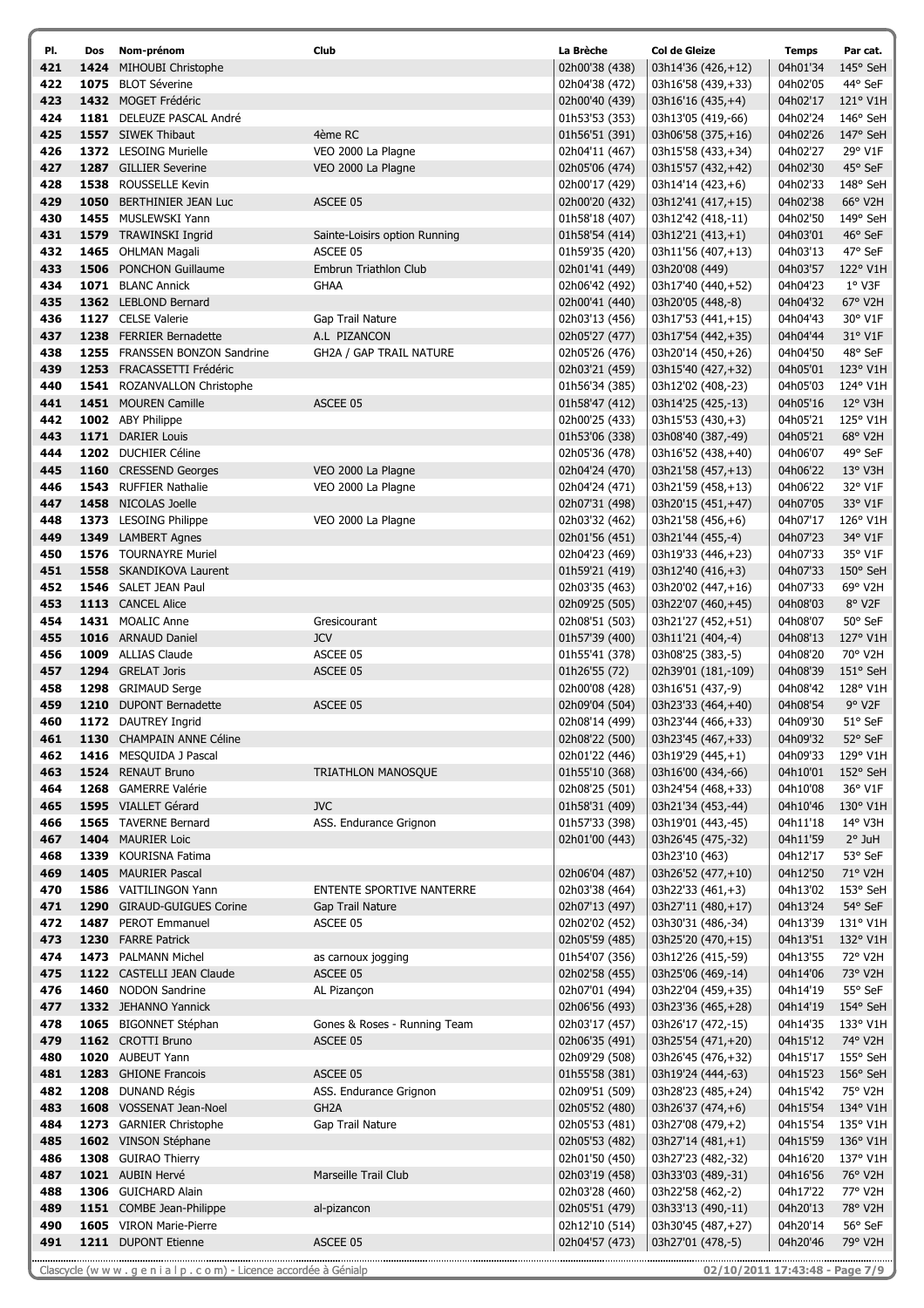| PI. | Dos | Nom-prénom                    | Club                           | La Brèche      | Col de Gleize       | <b>Temps</b>      | Par cat.         |
|-----|-----|-------------------------------|--------------------------------|----------------|---------------------|-------------------|------------------|
| 492 |     | 1360 LEBLANC Aude             |                                | 02h12'17 (515) | 03h28'08 (484,+31)  | 04h21'12          | 57° SeF          |
| 493 |     | 1186 DEPETRIS Karine          | Coudoux Olympique              | 02h14'36 (527) | 03h34'36 (493,+34)  | 04h22'47          | 58° SeF          |
| 494 |     | 1194 DIVITA Christophe        | LE COOL                        | 02h14'36 (526) | 03h34'35 (492,+34)  | 04h22'47          | 157° SeH         |
| 495 |     | 1606 VIVIER Nicolas           |                                | 02h06'30 (490) | 03h33'16 (491,-1)   | 04h23'10          | 158° SeH         |
| 496 |     | 1549 SAOUDI Alain             |                                | 02h04'23 (468) | 03h34'45 (494,-26)  | 04h23'42          | 15° V3H          |
| 497 |     | 1209 DUPAQUIER Marc           |                                | 02h16'35 (538) | 03h36'52 (499,+39)  | 04h24'07          | 138° V1H         |
| 498 |     | 1335 JORION Alexandra         |                                | 02h17'35 (539) | 03h36'50 (498,+41)  | 04h24'07          | 59° SeF          |
| 499 |     | 1510 PRECARDI Karine          | Athlétique Club Brévinois      | 02h12'39 (517) | 03h38'31 (500,+17)  | 04h24'48          | 37° V1F          |
| 500 |     | 1599 VINARD Jean- Lou         | ADOC 05                        | 02h05'57 (483) | 03h26'24 (473,+10)  | 04h25'18          | $16^{\circ}$ V3H |
| 501 |     | 1007 ALLEMAND Jean-Louis      |                                | 02h03'58 (466) | 03h40'21 (506,-40)  | 04h26'29          | 139° V1H         |
| 502 |     | 1008 ALLEMAND-ELFASSAL Fouzia | Gap Trail Nature               | 02h12'46 (518) | 03h40'17 (503,+15)  | 04h26'34          | 38° V1F          |
| 503 |     | 1378 LONCHAMPT Pascal         | Coudoux Olympique              | 02h13'41 (524) | 03h41'07 (513,+11)  | 04h27'08          | 159° SeH         |
| 504 |     | 1611 WALKOWIAK Jéremy         |                                | 02h09'54 (510) | 03h36'29 (496,+14)  | 04h27'41          | 160° SeH         |
| 505 |     | 1513 PUERTAS Rosita           | <b>Ecrins Trail Running</b>    | 02h21'47 (552) | 03h36'44 (497,+55)  | 04h27'53          | 80° V2H          |
| 506 |     | 1532 ROBIN GLEIZE Cecile      |                                | 02h12'47 (519) | 03h36'27 (495,+24)  | 04h27'54          | 39° V1F          |
| 507 |     | 1072 BLANC Michel             | ASS. Endurance Grignon         | 02h12'35 (516) | 03h30'53 (488,+28)  | 04h28'01          | 140° V1H         |
| 508 |     | 1317 HINAJE Leila             | ASCEE 05                       | 02h21'19 (551) | 03h40'38 (508,+43)  | 04h28'40          | 60° SeF          |
| 509 |     | 1587 VALLANTIN Gilles         |                                | 02h06'01 (486) | 03h42'04 (517,-31)  | 04h30'34          | 141° V1H         |
| 510 |     | 1242 FLAUD Corine             | Gap Trail Nature / GHAA        | 02h08'47 (502) | 03h40'25 (507,-5)   | 04h33'08          | 40° V1F          |
| 511 |     | 1430 MIRIKLIS Audrey          | 4ème RC                        | 02h21'12 (547) | 03h43'34 (520,+27)  | 04h33'16          | 61° SeF          |
| 512 |     | 1443 MOREL Régis              | 4ème RC                        | 02h21'13 (549) | 03h43'35 (522,+27)  | 04h33'16          | 161° SeH         |
| 513 |     | 1095 BOUVILLE Christophe      | 4ème RC                        | 02h21'12 (548) | 03h43'34 (521,+27)  | 04h33'17          | 142° V1H         |
| 514 |     | 1383 LUCOTTE Emmanuel         | Coudoux Olympique              | 02h16'06 (536) | 03h41'08 (514,+22)  | 04h34'03          | 17° V3H          |
| 515 |     | 1096 BOUYRIE Jean-Luc         | AL Pizançon                    | 02h14'39 (528) | 03h40'50 (512,+16)  | 04h35'01          | 81° V2H          |
| 516 |     | 1569 TESTON Sylvie            | AL PIZANCON                    | 02h14'50 (530) | 03h40'50 (511,+19)  | 04h35'01          | 41° V1F          |
| 517 |     | 1415 MESNIER Emmanuel         | AL PIZANCON                    | 02h09'58 (511) | 03h40'48 (509,+2)   | 04h35'01          | 82° V2H          |
| 518 |     | 1260 GALLAND MARIE Laure      | AL PIZANCON                    | 02h14'56 (532) | 03h40'50 (510,+22)  | 04h35'03          | $10^{\circ}$ V2F |
| 519 |     | 1164 CRUZOLS Jean-Pierre      | 756217                         | 02h05'58 (484) | 03h42'17 (518,-34)  | 04h36'21          | 143° V1H         |
| 520 |     | 1259 GALINIER Karine          |                                | 02h18'55 (541) | 03h44'42 (523,+18)  | 04h36'35          | 62° SeF          |
| 521 |     | 1466 OLIVIER Guy              | ASS. Endurance Grignon         | 02h14'52 (531) | 03h46'14 (524,+7)   | 04h36'54          | 83° V2H          |
| 522 |     | 1236 FERREZ Anne              | <b>JCV</b>                     | 02h13'04 (521) | 03h40'18 (504,+17)  | 04h37'31          | $11^{\circ}$ V2F |
| 523 |     | 1395 MARTIN Nathalie          | <b>JCV</b>                     | 02h09'27 (506) | 03h40'19 (505,+1)   | 04h37'31          | 42° V1F          |
| 524 |     | 1341 LABROUSSE Michel         | ASCEE 05                       | 02h13'20 (522) | 03h41'41 (516,+6)   | 04h37'35          | 84° V2H          |
| 525 |     | 1017 ARNAUD François          | Marseille Trail Club           | 02h14'48 (529) | 03h48'54 (526,+3)   | 04h38'30          | 85° V2H          |
| 526 |     | 1410 MEOT Christine           | <b>GAP TRAIL NATURE / GA2A</b> | 02h17'36 (540) | 03h42'39 (519,+21)  | 04h39'54          | 43° V1F          |
| 527 |     | 1609 VUILLET Carine           |                                | 02h19'55 (543) | 03h46'48 (525,+18)  | 04h40'21          | 63° SeF          |
| 528 |     | 1324 INGELAERE Philippe       | ASCEE 05                       | 02h15'01 (533) | 03h52'29 (534,-1)   | 04h42'30          | 86° V2H          |
| 529 |     | 1292 GOULIPIAN Catherine      |                                | 02h13'32 (523) | 03h39'00 (501,+22)  | 04h42'57          | 64° SeF          |
| 530 |     | 1221 ESMIEU Marie-Claude      |                                | 02h14'22 (525) | 03h39'01 (502,+23)  | 04h42'59          | 12° V2F          |
| 531 |     | 1091 BOUDON Didier            | ASCEE 05                       | 02h12'00 (513) | 03h52'28 (533,-20)  | 04h43'40          | 144° V1H         |
|     |     | 532 1342 LACARELLE Michel     | <b>JCV</b>                     | 01h56'50 (390) | 03h51'52 (531,-141) | 04h46'08 145° V1H |                  |
| 533 |     | 1237 FERREZ Philippe          | <b>JCV</b>                     | 02h11'28 (512) | 03h50'19 (528,-16)  | 04h46'08          | 87° V2H          |
| 534 |     | 1215 DUQUESNOY Evelyne        | ASS. Endurance Grignon         | 02h21'07 (544) | 03h56'15 (538,+6)   | 04h47'10          | 44° V1F          |
| 535 |     | 1214 DUQUESNOY Eric           | ASS. Endurance Grignon         | 02h21'07 (545) | 03h57'06 (540,+5)   | 04h47'10          | 146° V1H         |
| 536 |     | 1261 GALLAND Michel           | Gap Trail Nature / GHAA        | 02h15'31 (534) | 03h50'41 (529,+5)   | 04h48'00          | 147° V1H         |
| 537 |     | 1011 ANDREANI Serge           | ASCEE 05                       | 02h27'31 (559) | 03h57'30 (542,+17)  | 04h48'41          | 88° V2H          |
| 538 |     | 1107 BURGUN Pierre            | Gones & Roses - Running Team   | 02h16'22 (537) | 03h55'35 (537)      | 04h48'47          | 162° SeH         |
| 539 |     | 1442 MOREL Jacques            | <b>JCV</b>                     | 02h27'24 (558) | 03h53'19 (536,+22)  | 04h49'49          | 89° V2H          |
| 540 |     | 1177 DEJOSE Dominique         |                                | 02h24'23 (554) | 03h49'45 (527,+27)  | 04h49'51          | 18° V3H          |
| 541 |     | 1316 HERAUD Edouard           | ASCEE 05                       | 02h09'28 (507) | 03h27'55 (483,+24)  | 04h50'03          | 163° SeH         |
| 542 |     | 1303 GUDET Laurence           |                                | 02h28'00 (560) | 03h57'30 (541,+19)  | 04h50'10          | 45° V1F          |
| 543 |     | 1085 BONNET-EYMARD Sophie     |                                | 02h21'11 (546) | 03h51'30 (530,+16)  | 04h50'22          | 65° SeF          |
| 544 |     | 1106 BURGHGRAEVE Ludovic      | ASCEE 05                       | 02h07'03 (495) | 03h41'29 (515,-20)  | 04h52'47          | 164° SeH         |
| 545 |     | 1559 SMADI Aya                |                                | 02h34'27 (564) | 04h04'34 (544,+20)  | 04h53'18          | 66° SeF          |
| 546 |     | 1046 BENET Marcel             | ASCEE 05                       | 02h15'47 (535) | 03h53'14 (535)      | 04h55'03          | 90° V2H          |
| 547 |     | 1013 APRAHAMIAN Carine        | EPManosque                     | 02h29'53 (562) | 03h59'42 (543,+19)  | 04h55'14          | 46° V1F          |
| 548 |     | 1445 MORELLO Vincent          | <b>USC Septemes</b>            | 02h25'26 (555) | 03h56'49 (539,+16)  | 04h56'46          | 165° SeH         |
| 549 |     | 1519 RAMBERT Michel           | UC CREUZIER LE VIEUX           | 02h28'37 (561) | 04h05'43 (546,+15)  | 04h58'03          | 19° V3H          |
| 550 |     | 1012 ANTHOUARD Philippe       |                                | 02h12'54 (520) | 03h52'20 (532,-12)  | 04h58'43          | 148° V1H         |
| 551 |     | 1118 CARNE Nicole             |                                | 02h26'32 (556) | 04h07'47 (548,+8)   | 04h59'24          | 13° V2F          |
| 552 |     | 1117 CARNE Gaelle             |                                | 02h26'33 (557) | 04h07'46 (547,+10)  | 04h59'28          | 67° SeF          |
| 553 |     | 1076 BOCQUET Jean-Marie       | ASCEE 05                       | 02h38'07 (566) | 04h13'08 (550,+16)  | 05h13'03          | 149° V1H         |
| 554 |     | 1216 DURAND Jean-Michel       | BDS-ISMIN                      | 02h34'22 (563) | 04h04'34 (544,+19)  | 05h14'25          | $166^\circ$ SeH  |
| 555 |     | 1400 MASCARELLI Bernard       | ASCEE 05                       | 02h24'09 (553) | 04h09'29 (549,+4)   | 05h15'07          | 91° V2H          |
| 556 |     | 1593 VERNEY Bruno             |                                | 02h19'53 (542) | 04h18'11 (551,-9)   | 05h22'44          | 150° V1H         |
| 557 |     | 1043 BEDARD Christophe        | ASCEE 05                       | 02h48'46 (568) | 04h30'53 (552,+16)  | 05h26'10          | 167° SeH         |
| 558 |     | 1457 NICOLAS Florence         | ASCEE 05                       | 02h48'45 (567) | 04h30'54 (553,+14)  | 05h26'10          | 47° V1F          |
| 559 |     | 1143 CIPRIANI Sylvie          | ASS. Endurance Grignon         | 02h57'22 (569) | 04h45'50 (554,+15)  | 05h45'09          | 14° V2F          |
| 560 |     | 1528 RICARD Stéphane          |                                | 01h07'46 (4)   |                     |                   | 168° SeH         |
| 561 |     | 1446 MORO Serge               | Mairie de GAP                  | 01h17'27 (21)  |                     |                   | 92° V2H          |
| 562 |     | 1521 RANCON Maxime            | <b>Ecrins Trail Running</b>    | 01h18'41 (31)  |                     |                   | 169° SeH         |
|     |     |                               |                                |                |                     |                   |                  |